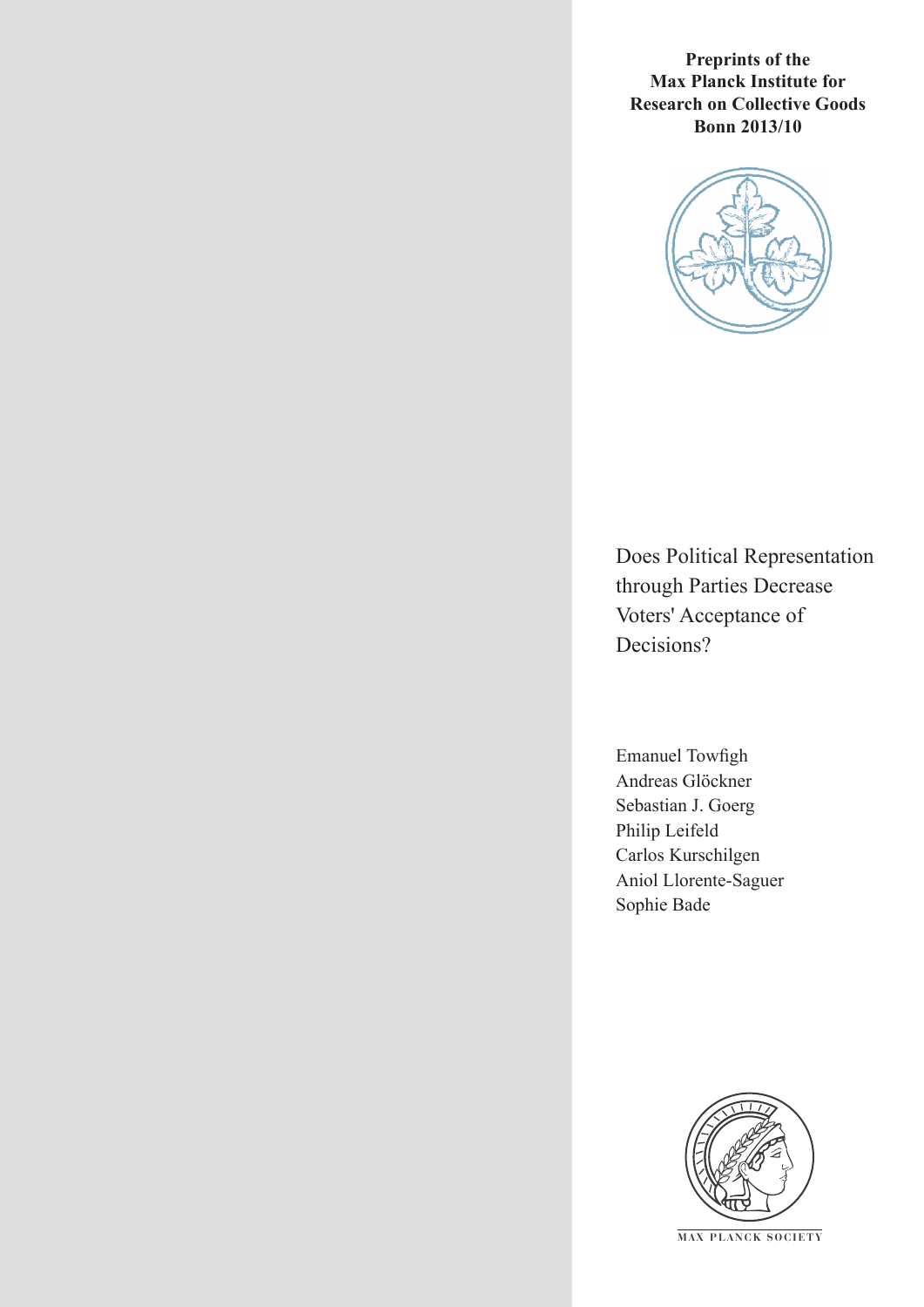

## **Does Political Representation through Parties Decrease Voters' Acceptance of Decisions?**

Emanuel Towfigh / Andreas Glöckner / Sebastian J. Goerg / Philip Leifeld Carlos Kurschilgen / Aniol Llorente-Saguer / Sophie Bade

May 2013

Max Planck Institute for Research on Collective Goods, Kurt-Schumacher-Str. 10, D-53113 Bonn http://www.coll.mpg.de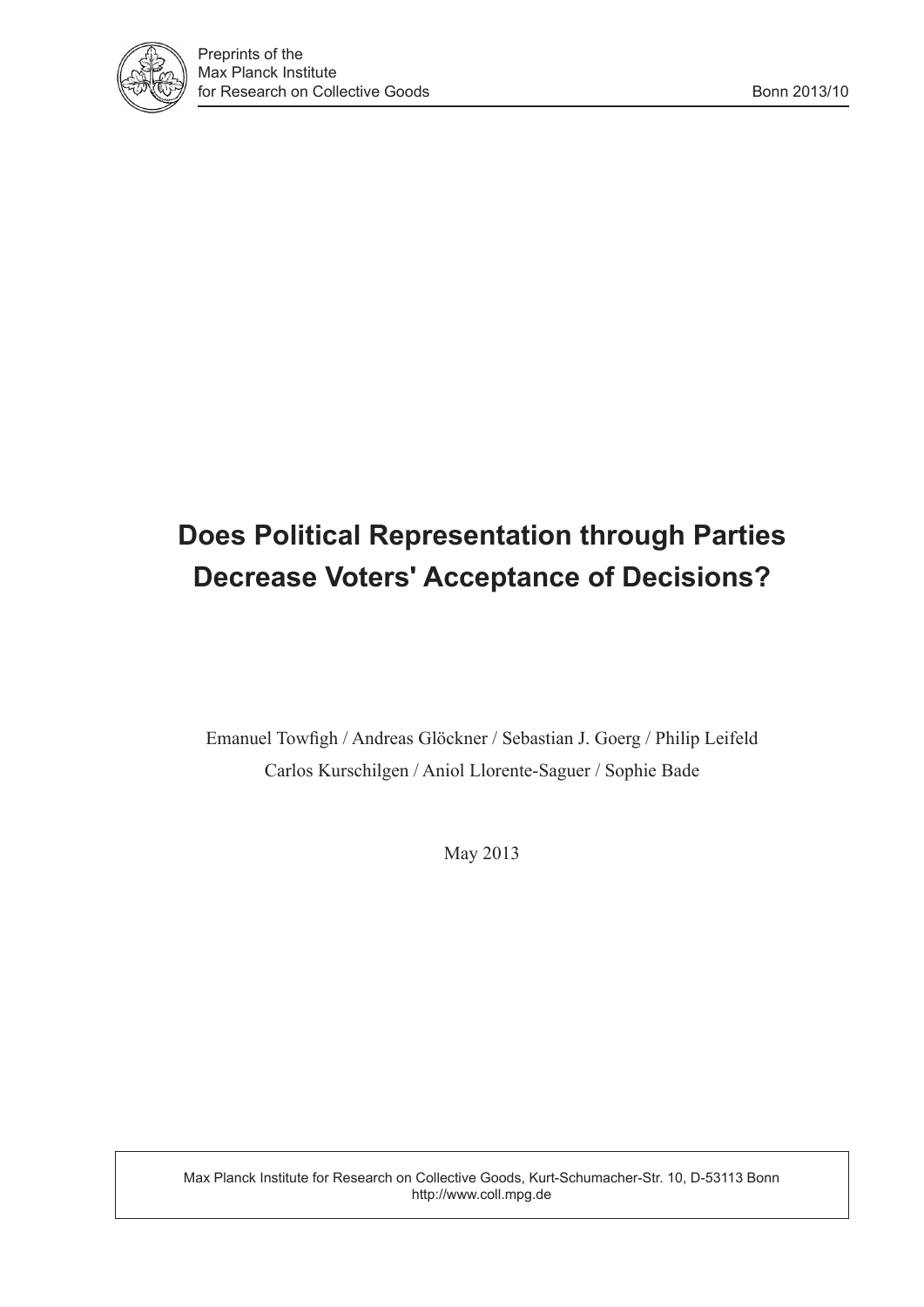# Does Political Representation through Parties Decrease Voters' Acceptance of Decisions?<sup>∗</sup>

Emanuel Towfigh<sup>a</sup> Andreas Glöckner<sup>a,b</sup> Sebastian J. Goerg<sup>c</sup> Philip Leifeld<sup>†d,e</sup> Carlos Kurschilgen<sup>a</sup> Aniol Llorente-Saguer<sup>a</sup> Sophie Bade<sup>f</sup>

<sup>a</sup> Max Planck Institute for Research on Collective Goods

 $<sup>b</sup>$  University of Göttingen, Georg Elias Müller Institute of Psychology</sup>

<sup>c</sup> Florida State University, College of Social Sciences and Public Policy

<sup>d</sup> University of Konstanz, Department of Politics & Public Administration

<sup>e</sup> Swiss Federal Institute of Aquatic Science and Technology (Eawag)

<sup>f</sup> Royal Holloway University of London, Department of Economics

May 28, 2013

<sup>∗</sup>We are grateful to Steve Ansolabehere, Paul Bauer, Becky Morton, Isabelle Stadelmann-Steffen, as well as the participants of seminars at NYU and the Workshop on Political Parties (Bonn) for very helpful comments.

†Corresponding author. University of Konstanz, Box 216, 78457 Konstanz, Germany. E-mail: [philip.leifeld@uni-konstanz.de](mailto:philip.leifeld@uni-konstanz.de).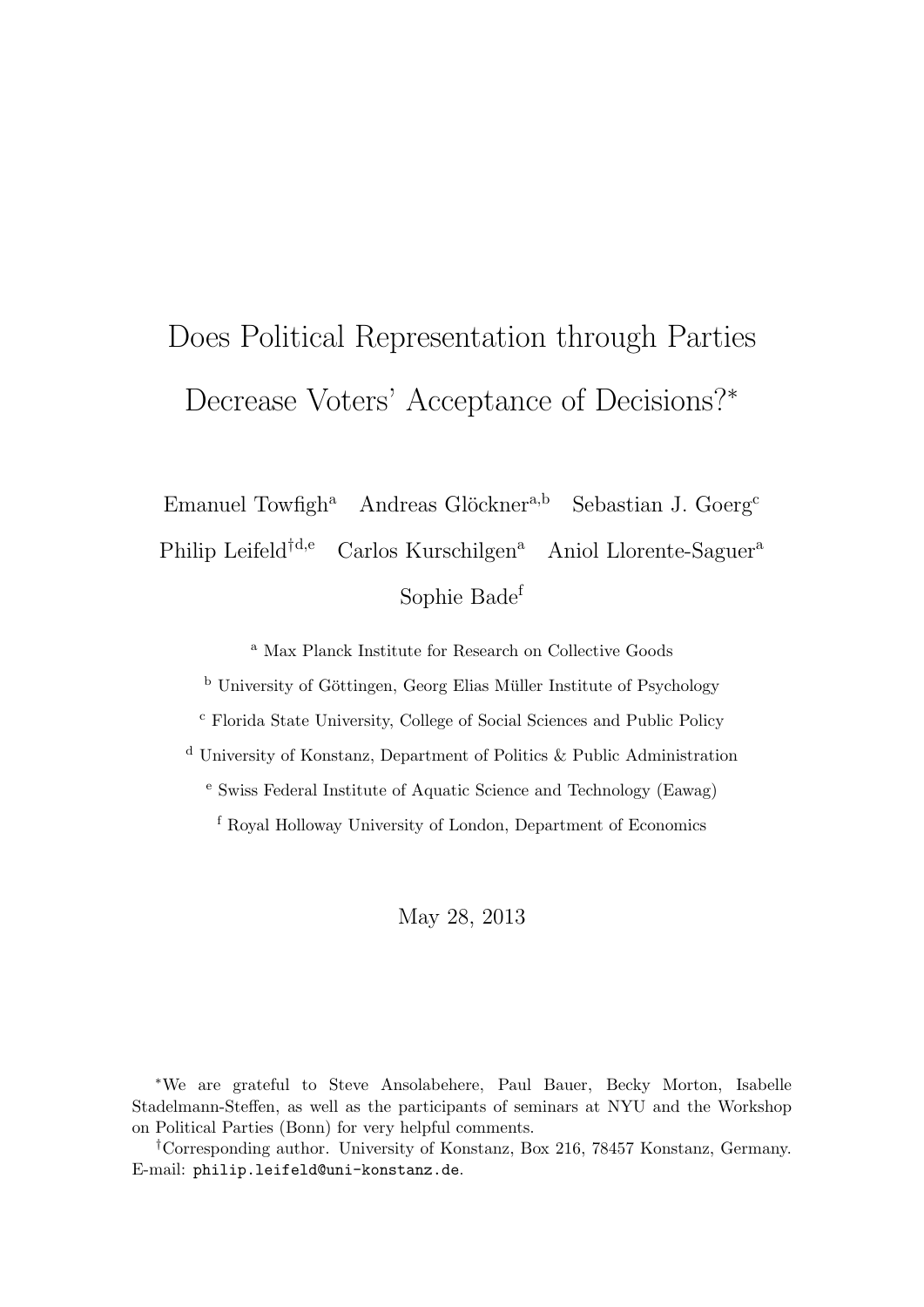#### Abstract

Are decisions by political parties more or less accepted than direct-democratic decisions? The literature on parties as brand names or labels suggests that the existence of political parties lowers information and transaction costs of voters by providing ideological packages. Building on this important argument, we posit that this informational rationale for parties is not universally applicable and is contingent on the context of the decision that is made. Intermediary political decision-making institutions may impose additional costs on voters in situations where the decision is perceived to be personally important to the individual voter. We conduct an experimental online vignette study to substantiate these claims. The results imply that a combination of representative democracy and direct democracy, conditional on the distribution of issue importance among the electorate, is optimal with regard to acceptance of a decision.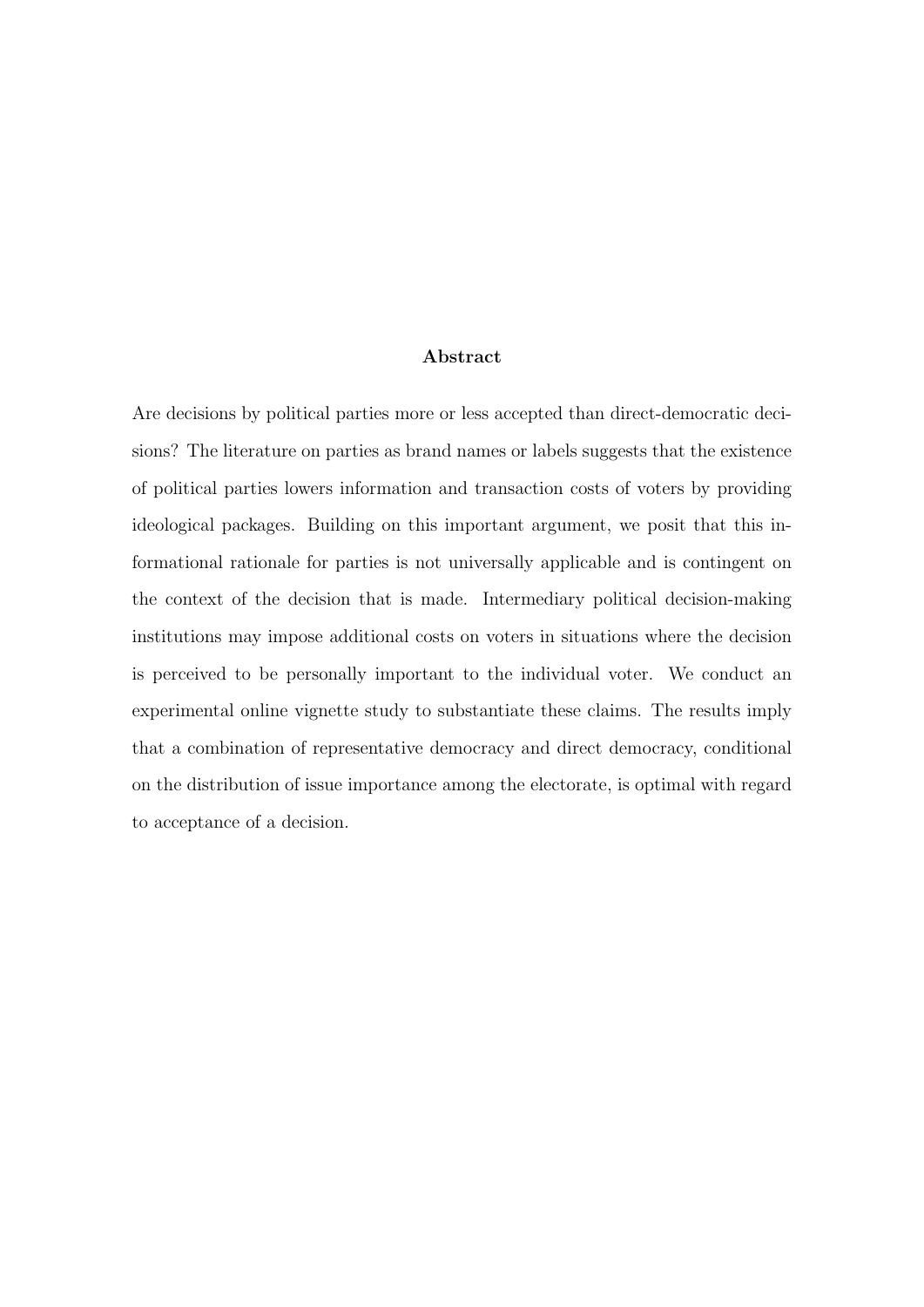Are decisions by political parties more or less accepted than direct-democratic decisions? We conduct an experimental online survey to disentangle voters' procedural acceptance of both decision-making mechanisms and finally compare it to the acceptance of expert committees as a third mode of political decision-making. With our results, we seek to qualify the literature on parties as brand names or labels (e.g., [Aldrich](#page-25-0) [1995;](#page-25-0) [Arceneaux](#page-26-0) [2008;](#page-26-0) [Ashworth and Bueno de Mesquita](#page-26-1) [2008;](#page-26-1) [Butler and](#page-26-2) [Powell](#page-26-2) [2012;](#page-26-2) [Cox and McCubbins](#page-27-0) [1993;](#page-27-0) [Druckman](#page-27-1) [2001](#page-27-1)a; [Snyder and Ting](#page-31-0) [2002\)](#page-31-0).

More specifically, we argue that the acceptance of decisions does not vary per se and irrespectively of context between different modes of decision-making. Instead, it is is contingent on the subjective importance that a voter attributes to the issue under consideration, controlling for personal agreement with the outcome of the decision that is made. Previous research indicates that personally important issues increase people's motivation to systematically process arguments. In contrast if they consider an issue of little importance, they tend to rely on partisan cues [\(Petty and](#page-30-0) [Cacioppo](#page-30-0) [1986\)](#page-30-0). We argue that if voters' core interests are at stake, they prefer more individual, immediate control over important decisions instead of a decoupling of decisions from the electorate through intermediary decision-makers. Political decisions on topics in which voters are slightly less interested, however, are equally well accepted no matter how the decision comes about, and unimportant political decisions may be best delegated to representatives. We argue that political parties rightly assume their role of lowering transaction costs of voters for everyday decisionmaking, but they do less well in terms of acceptance for important political decisions.

Our argument is structured in the following way. The first section compares theoretical arguments in favor of and against the acceptance of decision-making by political parties and direct democracy, respectively. We set out four hypotheses regarding the procedural acceptance of the different decision-making modes. This is followed by a description of the methodology of survey experiments, the setup of our study, the data collection, and our dataset. After the discussion of the results,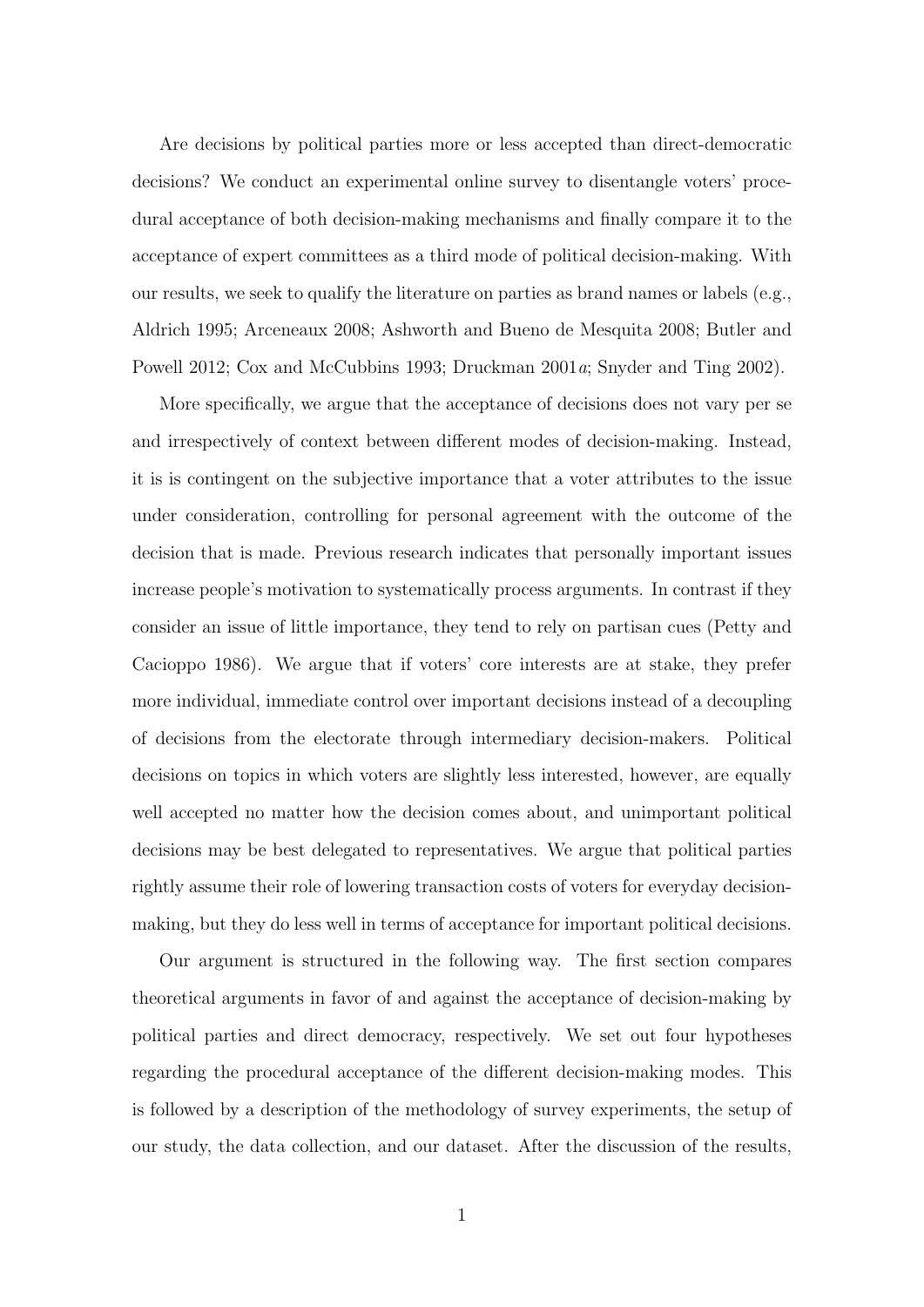we discuss the broader implications of our findings and suggest avenues for future research.

#### Political parties versus direct democracy

How can the people's will best be mapped into political outcomes? This is a longstanding question in the history of democratic thought. In representative democracies, political parties have emerged, which channel their members' preferences [\(Katz](#page-29-0) [1990;](#page-29-0) [Schlesinger](#page-31-1) [1984\)](#page-31-1) and maximize their vote share [\(Becker](#page-26-3) [1958;](#page-26-3) [Downs](#page-27-2) [1957\)](#page-27-2) or their benefits from holding office [\(Schlesinger](#page-31-2) [1975\)](#page-31-2). In a historical perspective, parties were originally a means of elites to maintain control over the masses [\(Bernard](#page-26-4) [1997\)](#page-26-4). Parties are able to overcome the collective action problems which would be associated with a system where many unorganized, individual leaders would seek office [\(Aldrich](#page-25-0) [1995\)](#page-25-0).

The addressees of parties, the general population, in turn tolerate parties as long as they are "functional". The literature on parties as brand names [\(Aldrich](#page-25-0) [1995;](#page-25-0) [Arceneaux](#page-26-0) [2008;](#page-26-0) [Ashworth and Bueno de Mesquita](#page-26-1) [2008;](#page-26-1) [Butler and Powell](#page-26-2) [2012;](#page-26-2) [Cox and McCubbins](#page-27-0) [1993;](#page-27-0) [Druckman](#page-27-1)  $2001a$  $2001a$ ; [Snyder and Ting](#page-31-0) [2002\)](#page-31-0) suggests that the electorate deems parties functional because they provide informational packages as platform signals to the uninformed voters. Party labels serve as cognitive heuristics that help the electorate make meaningful non-random decisions and choose policy positions on novel issues [\(Arceneaux](#page-26-0) [2008;](#page-26-0) [Druckman](#page-27-3) [2001](#page-27-3)b; [Zaller](#page-31-3) [1992\)](#page-31-3). Private individuals do not have the resources to be well-informed regarding the full range of political problems, hence they delegate this task to political parties and their candidates. Parties thus fulfill an intermediary function by reducing voters' costs of information and aggregating political packages for them [\(Ashworth and Bueno de](#page-26-1) [Mesquita](#page-26-1) [2008;](#page-26-1) [Jones and Hudson](#page-28-0) [1998;](#page-28-0) Müller [2000;](#page-29-1) [Nisbett and Ross](#page-30-1) [1992\)](#page-30-1). In this perspective, representation by political parties is functional and accepted be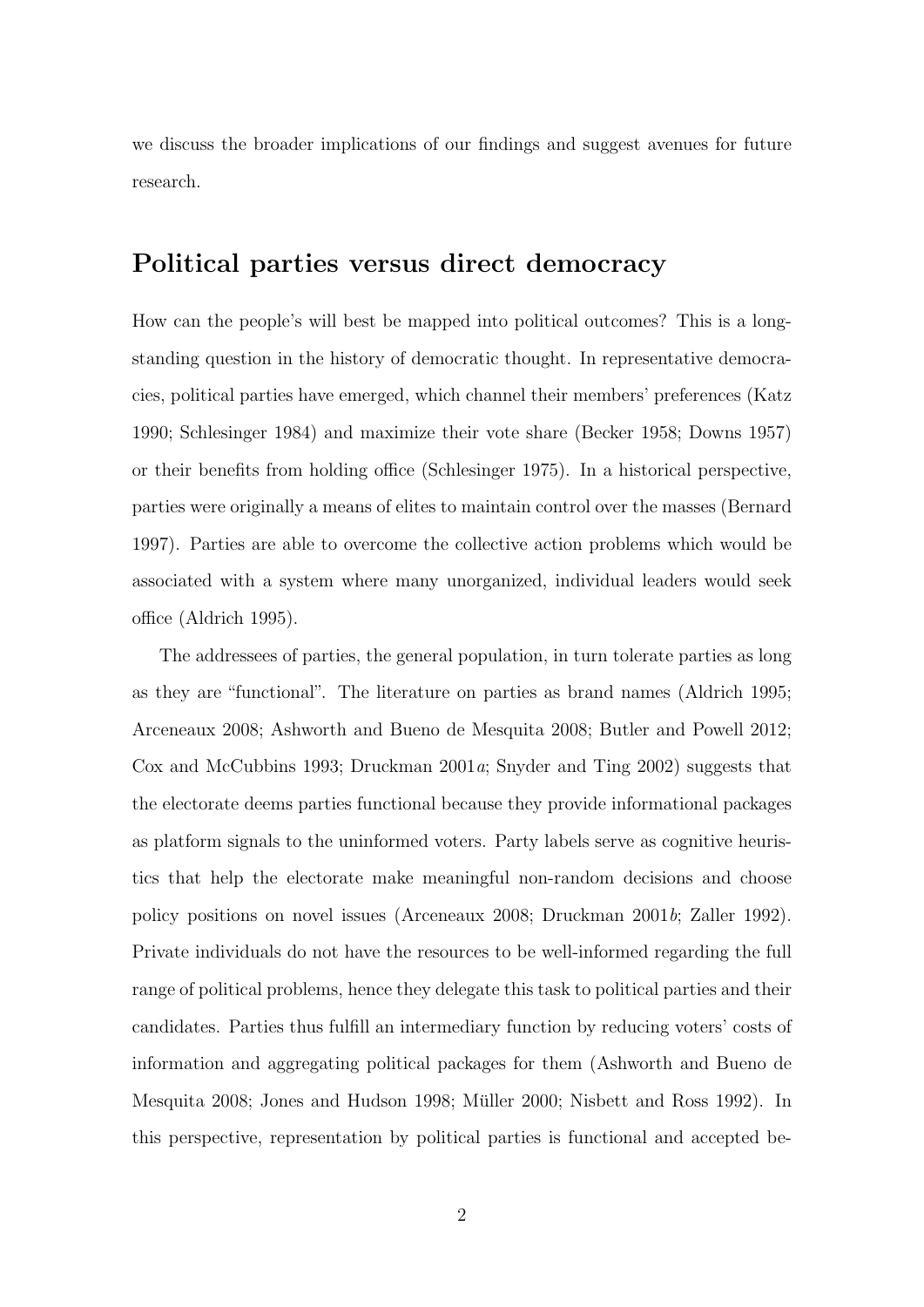cause they offer a division of labor. Voters are unable to spend large amounts of resources on aggregating information; spending fewer resources on deciding which party offers the best overall position seems more efficient.

However, this system of intermediaries has also been recognized as having several biases in the representation of the people's will, among them the opportunistic political business cycle [\(Nordhaus](#page-30-2) [1975\)](#page-30-2), corruption [\(Heidenheimer and Johnston](#page-28-1) [2002\)](#page-28-1), other rent-seeking behavior [\(McCormick and Tollison](#page-29-2) [1979\)](#page-29-2), and a lack of choice due to platform convergence [\(Bernhardt, Duggan and Squintani](#page-26-5) [2009\)](#page-26-5). These weaknesses may affect citizens' satisfaction with the political system and lead to decreased political participation [\(Scarrow](#page-30-3) [1999\)](#page-30-3) or even disenchantment with political parties [\(Klein](#page-29-3) [2005;](#page-29-3) [Clarke and Stewart](#page-27-4) [1998\)](#page-27-4).

Moreover, "tensions have grown in most Western nations between the existing processes of representative democracy and calls by reformists for a more participatory style of democratic government" [\(Dalton, Burklin and Drummond](#page-27-5) [2001\)](#page-27-5). Recent years have therefore witnessed a tremendous "spread of direct democracy" in many democratic polities [\(Scarrow](#page-30-4) [2001;](#page-30-4) [Donovan and Karp](#page-27-6) [2006\)](#page-27-6). A case in point is the recent effort of the European Union, one of the largest democratic political systems in the world, to curtail its alleged democratic deficit [\(Karp, Banducci and](#page-29-4) [Bowler](#page-29-4) [2003\)](#page-29-4) by introducing large-scale referenda [\(Auer](#page-26-6) [2005\)](#page-26-6).

On the one hand, research investigated the effect of direct democracy on participation in elections, closely looking at factors on the individual level such as demographic and attitudinal traits, levels of education, or differences in social status [\(Lacey](#page-29-5) [2005;](#page-29-5) [Leighley and Nagler](#page-29-6) [1992;](#page-29-6) [Rosenstone and Hansen](#page-30-5) [2003;](#page-30-5) [Tolbert and](#page-31-4) [Smith](#page-31-4) [2005\)](#page-31-4). On the other hand, similar to our study, scholars have documented attitudinal and behavioral effects of direct democratic procedures on citizens [\(Bar](#page-26-7)[ber](#page-26-7) [1984;](#page-26-7) [Mendelsohn and Cutler](#page-29-7) [2000;](#page-29-7) [Pateman](#page-30-6) [1970\)](#page-30-6). The literature is divided over the merits of direct-democratic procedures over conventional forms of representative democracy. Proponents of direct democracy argue that direct-democratic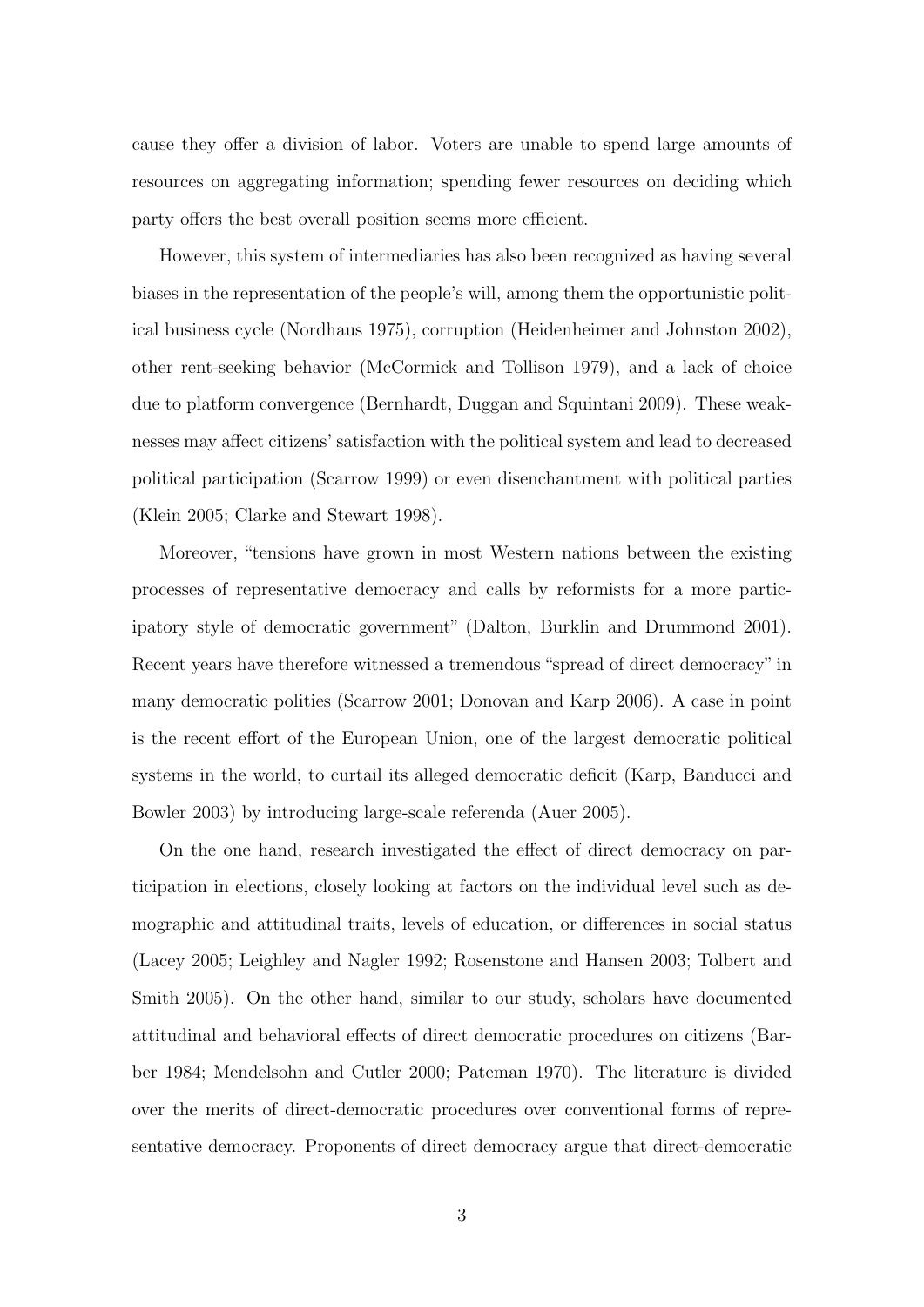procedures stimulate voters' political interest by forcing them to think about the contents of a political decision. Direct-democratic procedures educate voters as political citizens [\(Benz and Stutzer](#page-26-8) [2004;](#page-26-8) [Smith](#page-31-5) [2002\)](#page-31-5). Hence they lead to more active participation [\(Schuck and de Vreese](#page-31-6) [2011;](#page-31-6) [Tolbert and Smith](#page-31-4) [2005\)](#page-31-4) and a better representation of the people's will. In other words, the quality of political decisions is increased because voters are better informed.

Others emphasize that frequent ballots lead to voter fatigue and thus decrease rather than increase electoral participation and decision quality [\(Bowler, Donovan](#page-26-9) [and Happ](#page-26-9) [1992;](#page-26-9) [Freitag and Stadelmann-Steffen](#page-28-2) [2010\)](#page-28-2). Biases in the mapping of the people's will to political outcomes may occur because well-endowed organized interests can initiate referenda by buying the initially required number of signatures (for a discussion, see [Lupia and Matsusaka](#page-29-8) [2004;](#page-29-8) [Hasen](#page-28-3) [2000\)](#page-28-3). Finally, ballot decisions may, under certain circumstances, suppress minorities in favor of the majority [\(Hajnal, Gerber and Louch](#page-28-4) [2002;](#page-28-4) [Vatter and Danaci](#page-31-7) [2010\)](#page-31-7). In other words, the quality of political decisions is decreased because direct-democratic procedures are prone to distortion by specific subgroups of the electorate. These effects, may in turn, reduce acceptance of the outcomes and voter turnout.

While it is not possible to quantify the difference in informational costs between direct democracy and party government, we can compare the mechanisms in terms of acceptance by voters. The notion of acceptance is intimately related to the notion of legitimacy. A distinction can be made between output legitimacy, which is related to the benefits and drawbacks of democratic procedures in terms of outcomes, and input legitimacy, which is provided by the right to vote—even if the vote is for a representative—and which is thus intrinsically related to the people's will [\(Easton](#page-27-7) [1965;](#page-27-7) [Scharpf](#page-30-7) [1999\)](#page-30-7). Input legitimacy—and thus voters' procedural utility [\(Frey and](#page-28-5) [Stutzer](#page-28-5) [2005;](#page-28-5) [Stutzer and Frey](#page-31-8) [2000;](#page-31-8) [Tyler](#page-31-9) [2006\)](#page-31-9)—is high if voters are comfortable with the way the decision is made, irrespective of the actual outcome. In this perspective, a democratic procedure or institution can be described as legitimate if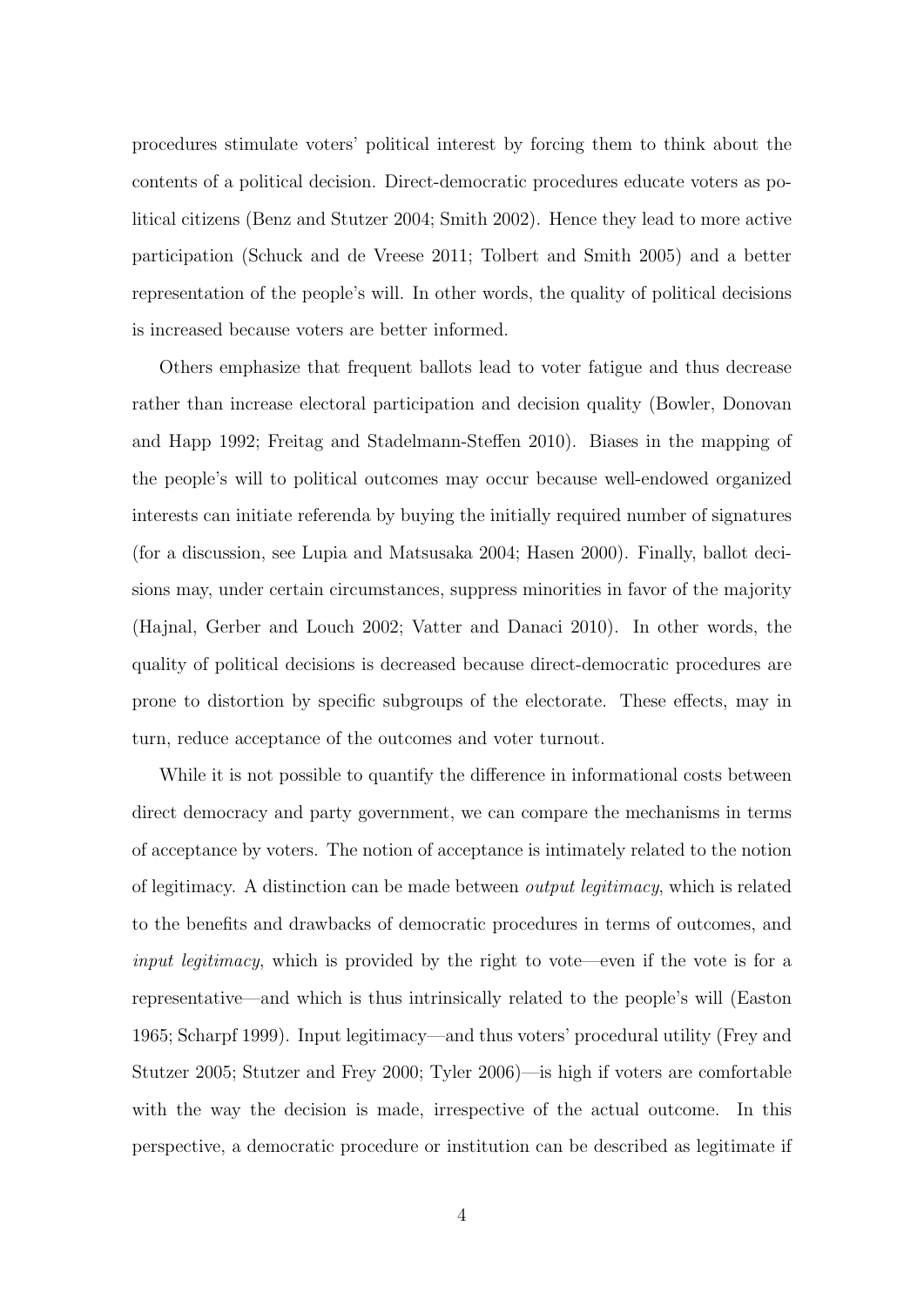it is associated with a high acceptance by the people [\(Gibson and Caldeira](#page-28-6) [1995\)](#page-28-6). Therefore, in this article, we disentangle the functional and dysfunctional aspects of direct-democratic decisions versus decisions made by political parties and use measured acceptance of political decisions as proxies for their (input) legitimacy.

As shown in the discussion above, both direct democracy and representation through political parties seem to have functional as well as dysfunctional elements. We thus posit that the two modes of decision-making do not per se generate different levels of acceptance. This hypothesis is consistent with the usual assumption of outcome-based utilities typically used in rational choice [\(Becker](#page-26-10) [1978\)](#page-26-10).

<span id="page-8-0"></span>Hypothesis 1 (Parties vs. direct democracy) Controlling for personal opinion on the desired outcome of a decision, there is no difference per se between the acceptance of outcomes of direct democracy and party representation.

The conditions under which acceptance of a decision and its underlying procedure is high or low seem to be complex. [Esaiasson, Gilljam and Persson](#page-27-8) [\(2012\)](#page-27-8) suggest that acceptance is increased when participation in the decision-making process is implemented. Based on their randomized field experiment, they conclude that "personal involvement is the main factor generating legitimacy beliefs" about distributive decisions. The finding is supported by earlier field experiments of [Olken](#page-30-8) [\(2010\)](#page-30-8), who concludes that "direct participation in political decision making can substantially increase satisfaction and legitimacy." Similarly, [Gash and Murakami](#page-28-7) [\(2009\)](#page-28-7) find that control over the decision increases acceptance of the decision: "individuals are more likely to agree with, and less willing to work against, policies that have been produced by their fellow citizens", moderated by partisan affiliation. We seek to qualify these results in a real-world election context at the level of a German federal state. More specifically, we argue that direct democracy is more accepted in situations where the issue to be decided is important for the electorate, whereas the choice of the democratic procedure does not affect citizens' acceptance of the decision when their stakes are in fact low. Political parties thus serve their function as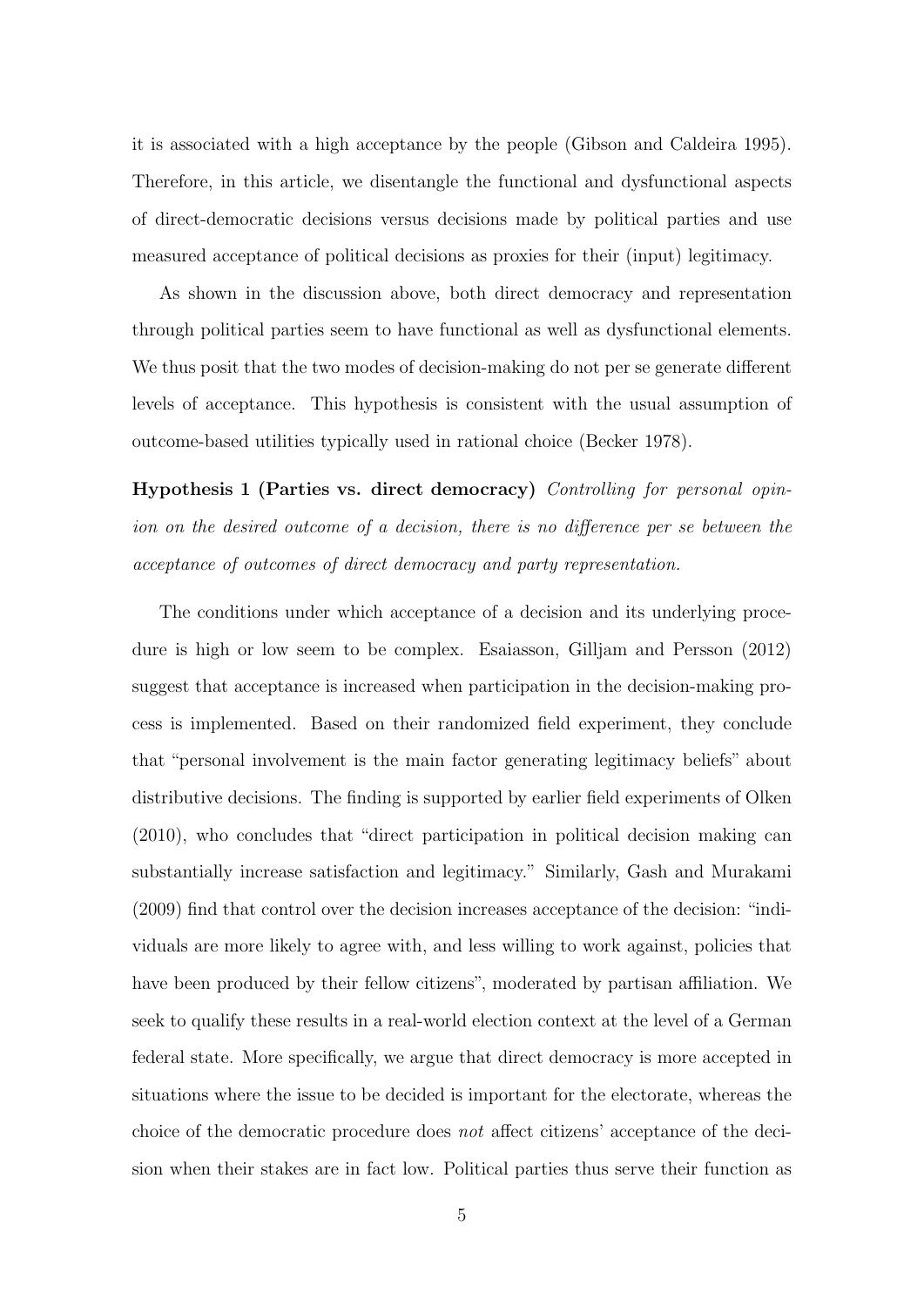brand names [\(Ashworth and Bueno de Mesquita](#page-26-1) [2008\)](#page-26-1) and as minimizers of voters' information and transaction costs perfectly well in contexts of everyday decisionmaking. Direct-democratic procedures, in contrast, are more accepted means of democratic decision-making in situations where voters are intrinsically interested in obtaining more information. Two potential channels are well exemplified with rational voter models: higher stakes would increase both turnout (e.g., [Palfrey and](#page-30-9) [Rosenthal](#page-30-9) [1985\)](#page-30-9) and collective information gathering [\(Martinelli](#page-29-9) [2006\)](#page-29-9). For these relevant issues, citizens prefer the electorate to exercise more control, whereas the decoupling of the political sphere from the auspice of the voters is an acceptable tradeoff for less important issues.

<span id="page-9-0"></span>Hypothesis 2 (Importance of the decision) The more important an issue is for the individual voter, the less the voter accepts the decision if it is made by political parties, and the more the voter accepts it if it is made by means of direct democracy.

The policy implication of this argument is that a mix of representative democracy in "normal policy-making" contexts enhanced by direct-democratic decisions during "hot debates" is more promising than current decision-making practices in the majority of industrialized democracies—if acceptance of decisions is adopted as the ultimate benchmark for democratic aggregation of the political will. This, in turn, can presumably explain recent civil unrest in Western democracies after highly relevant incidents, which were largely decoupled from the individual citizen's sphere, such as nuclear energy policy after the Fukushima meltdown, the Occupy movements, or the "Stuttgart 21" protests in Germany (for details on the cases and the alleged "new protest culture", see [Hartleb](#page-28-8) [2011\)](#page-28-8).

In spite of this observation, it does not imply that acceptance of a decisionmaking mode is merely scenario-driven, but dependent on inter-individual differences in the perception of importance. Citizens reject representation by intermediaries in situations which are personally important to them; but this is not only determined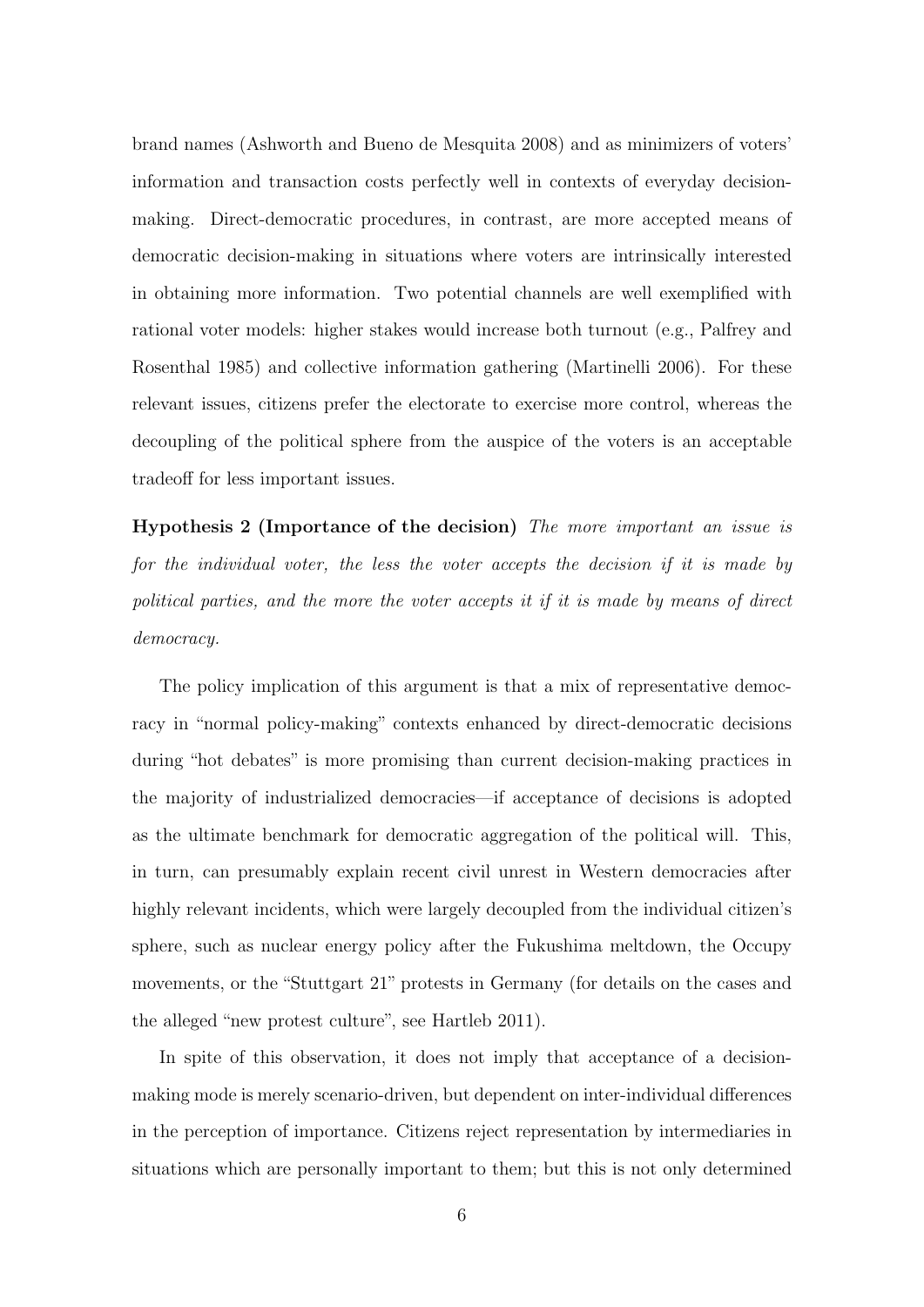by the overall importance of, say, the Fukushima accident or similarly prevalent issues in the media. We predict that the importance effect rather prevails across voters even within issue categories like nuclear energy policy decisions.

<span id="page-10-0"></span>Hypothesis 3 (Importance effect is not scenario-driven) The interaction between importance of a decision and decision-making procedure on acceptance persists independently of the issue.

Finally, our previous arguments imply that other decision-making procedures which rest on representation through intermediaries are similarly outperformed by a direct-democratic procedure on relevant issues with a high perceived importance. More specifically, decisions made by expert committees should suffer from similar legitimacy deficiencies as decisions made by political parties, or conversely, direct democracy should lead to significantly higher acceptance rates than expert panels because the latter are decoupled from the individual control sphere of the electorate in a similar way to political parties.

<span id="page-10-1"></span>Hypothesis 4 (Expert committees) With increasing issue importance, a directdemocratic procedure generates stronger acceptance rates than political decisions by expert committees.

We substantiate these claims by presenting evidence from an online survey experiment conducted before the March 2011 state-level election in Rhineland-Palatinate, one of the 16 German federal states  $(Länder)$ . As described in the next section, we employed a  $3\times5\times2$  factorial design to test for differential acceptance rates of political decisions, varying the decision-making mechanism, the issue scenario, and a positive versus negative framing of the decision problem.

#### Data collection and methodology

Our dataset was collected between the tenth and the fifth day before the 2011 state election in Rhineland-Palatinate, which has a population of about four million inhab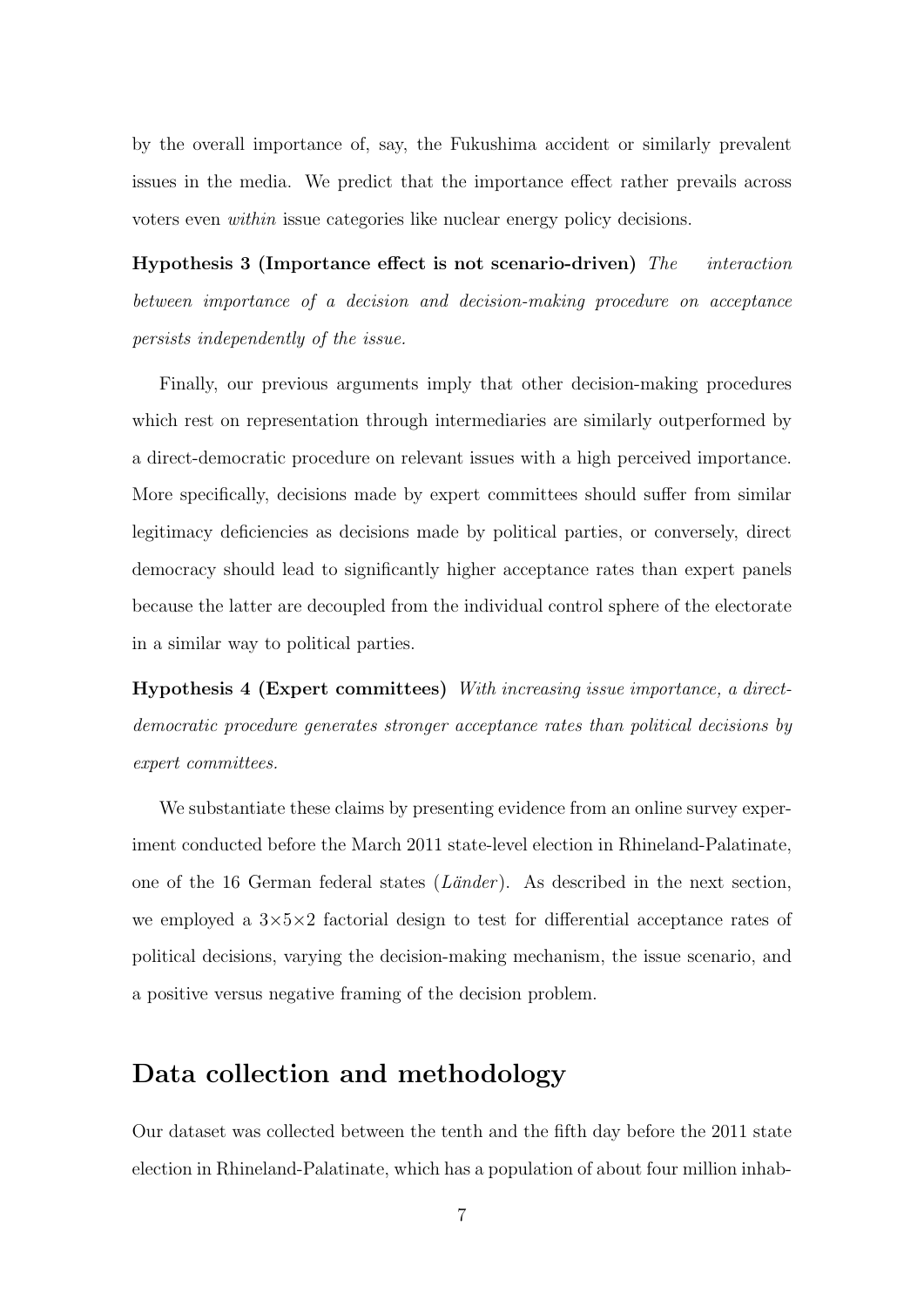itants. 711 persons eligible to vote were contacted and incentivized by a professional online panel provider. 86.5 percent (615 persons) completed the questionnaire, which took about twelve minutes on average. Two persons were excluded due to unreasonable age specifications of two and four years, respectively. All analyses presented below are executed on the remaining  $n = 613$  participants. Respondents were between 18 and 70 years old (mean  $= 44.3$  years), and the share of female participants was 50.7 percent. In terms of age and gender, our sample is roughly representative of the voting population of the state of Rhineland-Palatinate.

Our research design is an experimental vignette study, which should allow us to study the potential influence of different decision-making institutions on the acceptance of political decisions. Each respondent faced three different political issues in random order as a within-subjects factor: nuclear energy (scenario 1), school graduation (scenario 2), and religious education (scenario 3). For each participant, one out of five decision tasks was randomly selected, varying the institution that makes the decision (two specific parties (CDU and SPD), the majority of parties, an expert committee, or by a direct-democratic procedure<sup>[1](#page-11-0)</sup>). Moreover, the framing of the decision as a positive or negative outcome was randomly allocated in order to cancel out potential biases due to question wording interacting with personal opinion. Hence, the vignette study has a structure of a 3 (issue scenario)  $\times$  5 (decision-making procedure)  $\times$  2 (positive/negative outcome) array.

For the first factor, the issue scenario, we used three different political topics taken from an online voting tool called "Wahl-O-Mat" ([http://www.wahl-o-mat.](http://www.wahl-o-mat.de/rlp2011/) [de/rlp2011/](http://www.wahl-o-mat.de/rlp2011/), last accessed February 26, 2013). This tool is run by a federal agency subordinated to the Federal Ministry of the Interior. It was set up to help voters compare their own political preferences with the official issue stances of the competing political parties and find their best match for the upcoming election. As such,

<span id="page-11-0"></span><sup>&</sup>lt;sup>1</sup>In an earlier version of this paper, we used "plebiscite"—the phonetic German equivalent of which is a synonym for direct-democratic procedures generally—as a translation for what we now translate as "direct-democratic procedure". We have come to understand that the former translation may lead to confusion in the US context.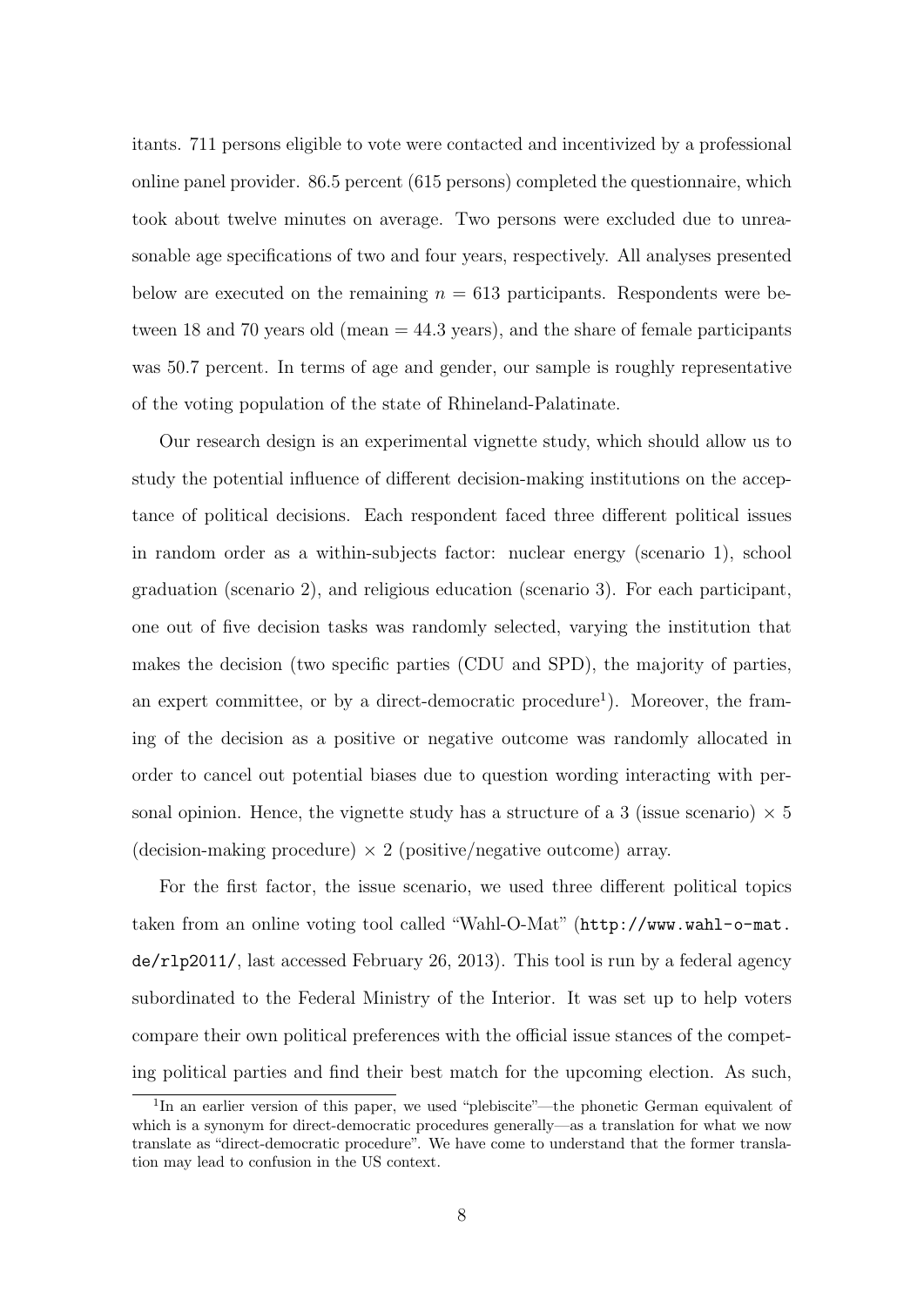it is a screening device for voters to learn about the ideal points of parties before an election. We adopted issue scenarios from this tool to ensure the real-world relevance of our questions.

The first scenario is about nuclear power. In the online survey, the following task was set:

"Please imagine that after the state election on March 27, 2011, the majority of the Members of Parliament of Rhineland-Palatinate (of various parties) makes the following decision concerning nuclear power: The state of Rhineland-Palatinate will [will not] campaign for revising the decision concerning longer remaining service lives for nuclear power plants." Translated from the original German online questionnaire; emphasis added, negative frame given in square brackets.

The second issue scenario is about the introduction of a centralized secondary school-leaving examination (instead of a decentralized examination). In this case, the second emphasized text portion in the above decision task was replaced by: "The centralized high-school examination will [will not] be introduced in Rhineland-Palatinate." Topic 3 deals with the introduction of Islamic education in public schools: "Public schools in Rhineland-Palatinate should [should not] offer Islamic religious education in German language."

Issue scenario 1 generated the most public interest during the data collection phase because the Fukushima meltdown had occurred shortly beforehand. We control for this potential bias of issue scenarios in the context of hypothesis [3.](#page-10-0)

The differential effects of five decision-making procedures are tested by the following replacements of the first emphasized text portion in the above task: a) "based on a direct-democratic procedure, the following decision is made"; b) "a commission of experts is installed, which comes to the following decision"; c) "the majority of the members of Parliament of Rhineland-Palatinate follow a petition of the Christian-Democratic Party and make the following decision concerning nuclear power"; d)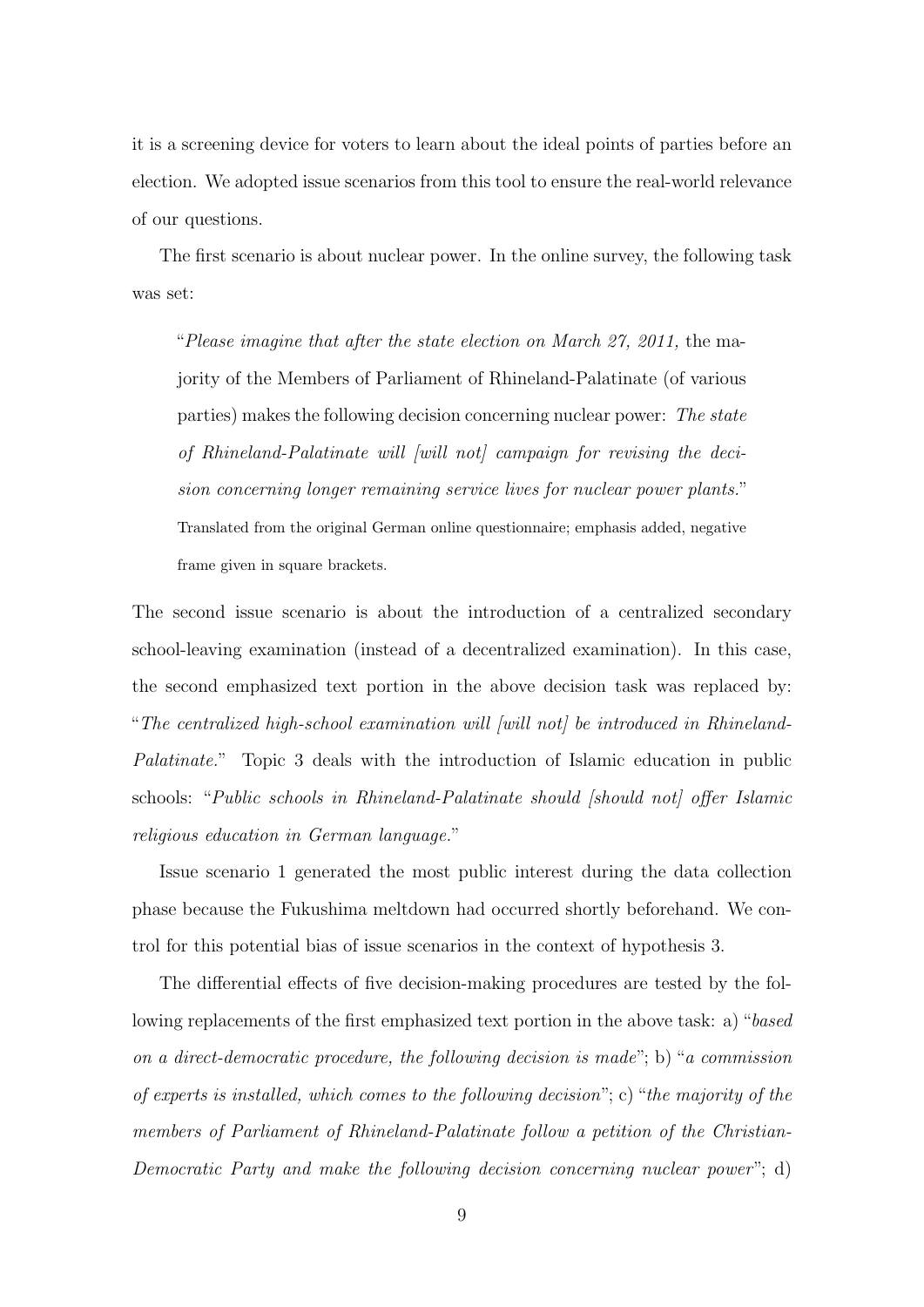"the majority of the members of Parliament of Rhineland-Palatinate follow a petition of the Social-Democratic Party and make the following decision concerning nuclear power"; and e) "the majority of the members of Parliament (from diverse parties) makes the following decision concerning nuclear power." These descriptions correspond with a decision made by a) a direct-democratic procedure; b) an expert committee; c) the party CDU; d) the party SPD; e) the majority of parties, i.e., the parliament.

The scenarios were presented in random order one at a time, keeping the decisionmaking procedure fixed. For each scenario, we measured agreement with the contents of the decision, acceptance of the decision, and importance of the topic. Agreement was assessed by letting respondents indicate whether the decision was in line with their personal opinion on a scale from 1 (not at all) to 4 (completely) with unlabeled intervals between the endpoints.

Our dependent variable, acceptance of the decision, was measured using a selfconstructed six-item battery on a scale from 1 (very little or not at all) to 5 (extremely), again with unlabeled intervals between the endpoints. Persons indicated agreement to the following items: 1) I accept the decision; 2) the decision makes me angry; 3) the decision deserves my active support; 4) the decision activates my opposition; 5) I am shocked by the decision; 6) the decision makes me feel helpless (items 2, 4, 5 and 6 with reversed scales). The aggregate acceptance scale was generated for each scenario separately with high scale reliabilities in each scenario (Cronbach's alpha for the different scenarios: nuclear  $\alpha = 0.909$ ; school  $\alpha = 0.834$ ; religion  $\alpha = 0.879$ ).

Participants rated the importance of the topic on the same scale from 1 to 5. The decision-making procedure was held constant over scenarios per participant to avoid effects due to the salience of different procedures.

We further measured affective response, which was highly correlated with acceptance and brought no further insights. Participants rated their affective response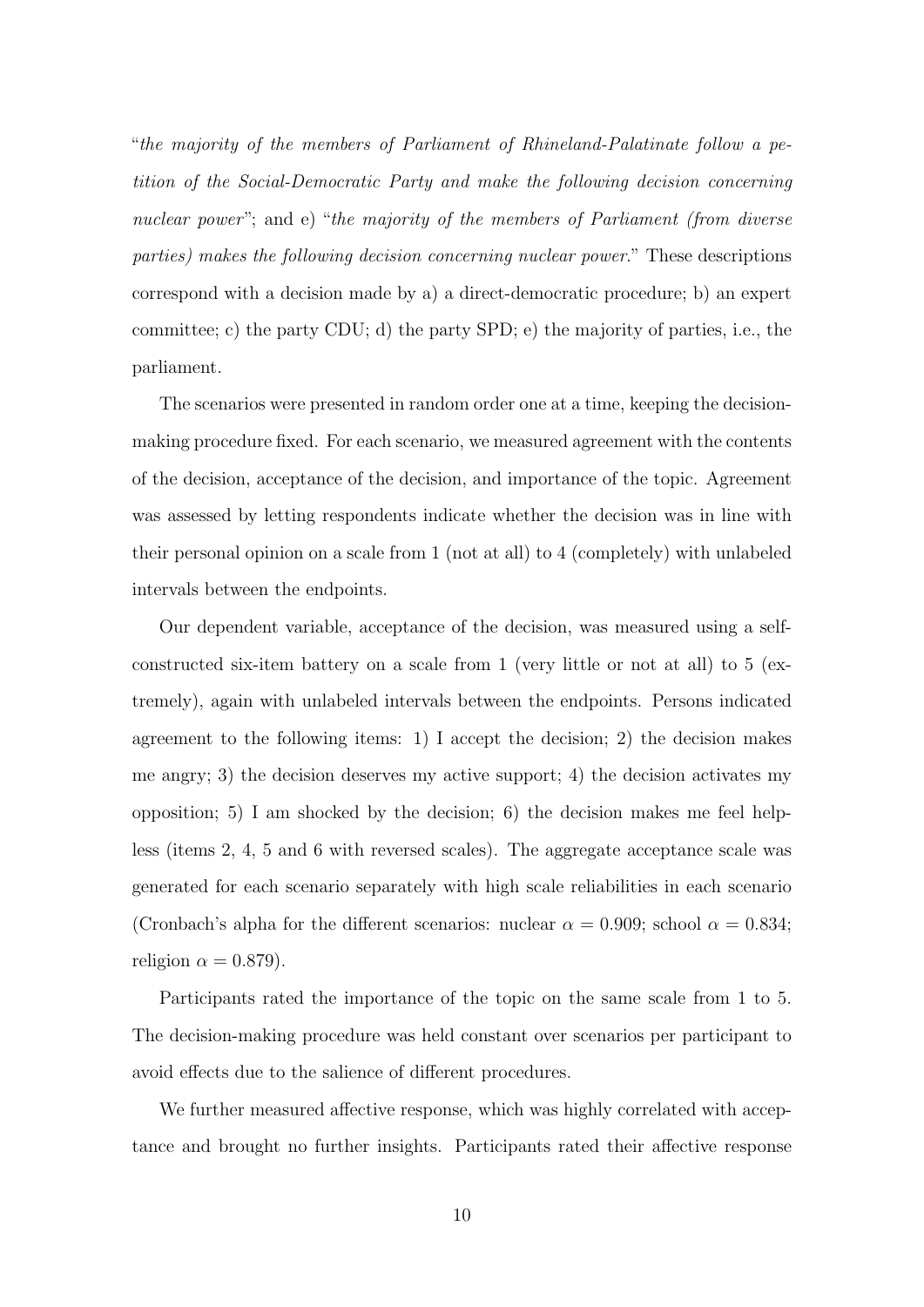to the decision by indicating on the same scale how angry, happy, nervous, and excited they felt about the decision. For simplicity, we will not report data from this measure.

## Results

Tables [3](#page-17-0) and [4](#page-20-0) present the results of twelve random effects generalized least squares (GLS) models. Models 1–5 are based on a reduced dataset where political parties and direct democracy are compared with regard to acceptance of decisions. Models  $6-12$ are based on the full dataset, which contains decisions made by expert committees as a third decision procedure. Variables are centered in all models, both for the main effects and the interaction effects.<sup>[2](#page-16-0)</sup> Tables [1](#page-15-0) and 2 show the summary statistics for the variables contained in the regression models for a reduced and for the full dataset, respectively.

#### Acceptance of outcomes from parties versus direct democracy

The dependent variable in all models is the acceptance of the decision by the respondent. Personal agreement with the outcome of the decision is the most important control variable. We are primarily interested in the variation in acceptance conditional on decision modes and holding personal opinion on the issue constant. In this regard, model 1 tests whether decisions by political parties are significantly less accepted than decisions made with direct-democracy (the reference group). The Party variable is a composite dummy which is positive if either SPD, CDU or Parl is positive. It thus captures the pooled effect of decisions made by political parties vis-a-vis direct democracy. Quite obviously, parties do not seem to be dysfunctional

<span id="page-14-0"></span><sup>2</sup>We use centered variables for the interaction effects, as they allow to interpret the coefficients of the main variables as the main effects. Replacing the centered main variables with the uncentered ones would not change the estimates as long as the interaction effects stay centered.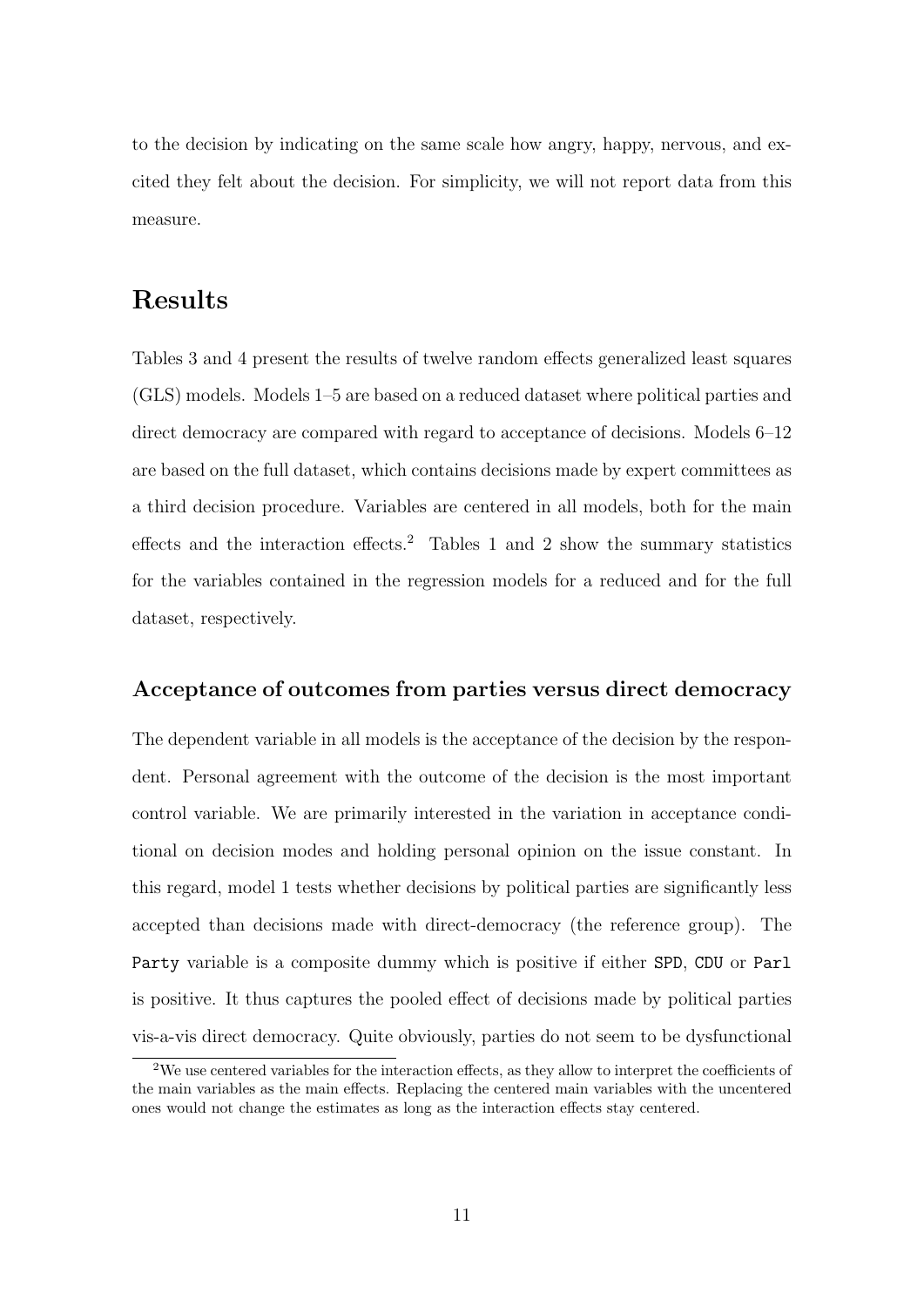<span id="page-15-0"></span>

| variable              | description                             | min     | max                                                                                                                                                                                                                                                                        | mean              | median | $\mathbf{u}$                                                                                                                                                                                                                                                                          | type                       | centered |
|-----------------------|-----------------------------------------|---------|----------------------------------------------------------------------------------------------------------------------------------------------------------------------------------------------------------------------------------------------------------------------------|-------------------|--------|---------------------------------------------------------------------------------------------------------------------------------------------------------------------------------------------------------------------------------------------------------------------------------------|----------------------------|----------|
| Acceptance            | cision<br>Acceptance of the de          | $-3.00$ |                                                                                                                                                                                                                                                                            |                   |        | 1437                                                                                                                                                                                                                                                                                  | nterval scaled             |          |
| Agreement             | Agreement                               |         | $1.00$<br>$4.00$<br>$1.71$<br>$0.80$                                                                                                                                                                                                                                       |                   |        |                                                                                                                                                                                                                                                                                       | scaled<br>nterval          |          |
| Importance            | importance                              |         |                                                                                                                                                                                                                                                                            |                   |        | $\frac{1437}{1437}$                                                                                                                                                                                                                                                                   | scaled<br>nterval          |          |
| Direct Democracy      | Decision by direct democracy            |         |                                                                                                                                                                                                                                                                            |                   |        |                                                                                                                                                                                                                                                                                       | binary                     |          |
| Exp                   | Decision by experts                     |         |                                                                                                                                                                                                                                                                            |                   |        |                                                                                                                                                                                                                                                                                       | $\rm binary$               |          |
| Party                 | Decision by party                       |         |                                                                                                                                                                                                                                                                            |                   |        |                                                                                                                                                                                                                                                                                       | binary                     |          |
| <b>GPD</b>            | Decision by party SF                    |         |                                                                                                                                                                                                                                                                            |                   |        |                                                                                                                                                                                                                                                                                       | $binary$                   | X        |
| CDU                   | Decision by party CDU                   |         |                                                                                                                                                                                                                                                                            |                   |        |                                                                                                                                                                                                                                                                                       |                            | $\times$ |
| Parl                  | Decision by parliament                  |         | $\begin{array}{cccccc}\n 0.22 & 0.000 & 0.000 & 0.000 & 0.000 & 0.000 & 0.000 & 0.000 & 0.000 & 0.000 & 0.000 & 0.000 & 0.000 & 0.000 & 0.000 & 0.000 & 0.000 & 0.000 & 0.000 & 0.000 & 0.000 & 0.000 & 0.000 & 0.000 & 0.000 & 0.000 & 0.000 & 0.000 & 0.000 & 0.000 & 0$ |                   |        | $\begin{array}{c} 0.000000 \\ 0.00000 \\ 0.00000 \\ 0.00000 \\ 0.00000 \\ 0.00000 \\ 0.00000 \\ 0.00000 \\ 0.00000 \\ 0.00000 \\ 0.00000 \\ 0.00000 \\ 0.00000 \\ 0.00000 \\ 0.00000 \\ 0.00000 \\ 0.00000 \\ 0.00000 \\ 0.00000 \\ 0.00000 \\ 0.00000 \\ 0.00000 \\ 0.00000 \\ 0.00$ | binary<br>binary<br>binary | $\times$ |
| Scenario 1            | Scenario 1: nuclear energy              |         |                                                                                                                                                                                                                                                                            |                   |        | $\frac{1437}{1437}$                                                                                                                                                                                                                                                                   |                            | $\times$ |
| Scenario <sub>2</sub> | aduation<br>Scenario 2: school gr       |         |                                                                                                                                                                                                                                                                            |                   |        |                                                                                                                                                                                                                                                                                       | binary                     | X        |
| Scenario 3            | educatior<br>Scenario 3: religious      |         |                                                                                                                                                                                                                                                                            |                   |        |                                                                                                                                                                                                                                                                                       | ynary                      | ×        |
| Infl Vote             | Influence of voting                     |         |                                                                                                                                                                                                                                                                            |                   |        | $454 \times 3$                                                                                                                                                                                                                                                                        | scaled<br>nterval          |          |
| Vote SPD              | intention to vote for                   |         |                                                                                                                                                                                                                                                                            |                   |        | $2 \times 624$<br>$2 \times 624$                                                                                                                                                                                                                                                      | yranic                     |          |
| Vote CDU              | Ĕ<br>Intention to vote for              |         |                                                                                                                                                                                                                                                                            |                   |        |                                                                                                                                                                                                                                                                                       | binary                     |          |
| Vote Mass Party       | $SPD$ or $CDC$<br>Intention to vote for | 0.00    |                                                                                                                                                                                                                                                                            | $0.\overline{5}1$ | 1.00   | $179\times3$                                                                                                                                                                                                                                                                          | binary                     |          |

| l<br>I                                                                 |
|------------------------------------------------------------------------|
| l                                                                      |
| Í                                                                      |
| I<br>j                                                                 |
| ١<br>Í                                                                 |
|                                                                        |
|                                                                        |
| l<br>Ì                                                                 |
| .<br>با                                                                |
| $\overline{\phantom{a}}$<br>J                                          |
|                                                                        |
| j<br>Ī                                                                 |
| )<br>5<br>5                                                            |
|                                                                        |
| l                                                                      |
| .<br>.<br>$\frac{1}{2}$                                                |
| $\frac{1}{2}$                                                          |
| ı<br>۔<br>ح                                                            |
| )<br>I                                                                 |
| $\frac{1}{1}$<br>Į<br>١                                                |
| l<br>J                                                                 |
| i                                                                      |
| ļ                                                                      |
|                                                                        |
| .<br>!                                                                 |
| י<br>í                                                                 |
| ļ                                                                      |
| I                                                                      |
| l                                                                      |
|                                                                        |
| Ì                                                                      |
| ١<br>j                                                                 |
| į                                                                      |
| l<br>֖֖֪ׅ֪ׅ֪ׅ֪ׅ֪ׅ֪֪֪֪֪֪ׅ֪֪ׅ֚֚֚֚֚֚֚֚֚֚֚֚֚֚֡֝֝֝֝֬֝֝֬֝֬֝֬֓֞֬֝֬֝֓֞֬֝֬<br>I |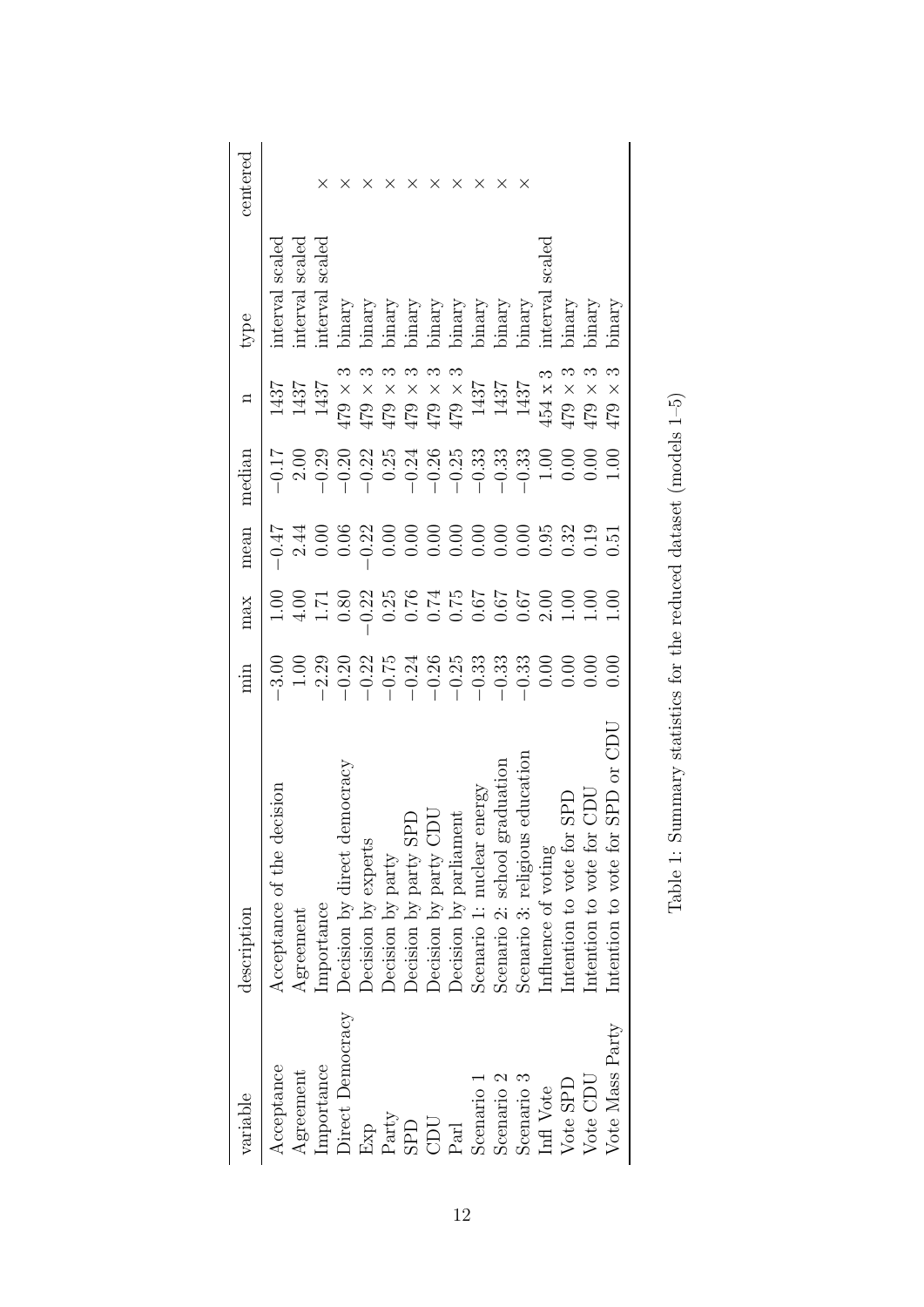<span id="page-16-0"></span>

| centered    |                               |                   |                          |                                 |                     |                   |                                 |                          |                                                                          |                            |                                  | ×                               |                    |                                                                                                                                                                        |                                          |                                        |
|-------------|-------------------------------|-------------------|--------------------------|---------------------------------|---------------------|-------------------|---------------------------------|--------------------------|--------------------------------------------------------------------------|----------------------------|----------------------------------|---------------------------------|--------------------|------------------------------------------------------------------------------------------------------------------------------------------------------------------------|------------------------------------------|----------------------------------------|
| type        | nterval scaled                | scaled<br>nterval | scaled<br><i>nterval</i> | oinary                          | ynary               | binary            | binary                          | binary                   | binary                                                                   | binary                     | binary                           | $\rm binary$                    | scalec<br>interval | oinary                                                                                                                                                                 | ynary                                    | binary                                 |
|             | 1839                          | 1839              | 1839                     | $613 \times$                    | $513 \times$        | $513 \times$      | $513$ $\times$                  | $513 \times$             | $613$ $\times$                                                           | 1839                       | 1839                             | 1839                            | $582 \times$       | $\times$<br>613                                                                                                                                                        | $\times$<br>513                          | $\times$<br>$\frac{3}{2}$              |
| median      | $-0.33$                       | 2.00              | $-0.29$                  |                                 | $-0.20$<br>$-0.22$  | 0.42              |                                 |                          | $\begin{array}{r} -0.19 \\ -0.20 \\ -0.19 \\ -0.33 \\ -0.33 \end{array}$ |                            |                                  | $-0.33$                         |                    | $\begin{array}{c} 0.00 \\ 0.00 \end{array}$                                                                                                                            | 0.00                                     | 0.00                                   |
| mean        | $-0.47$                       | 2.43              | 0.00                     | 0.00                            | 0.00                | 0.00              | 0.00                            |                          |                                                                          |                            |                                  |                                 | 0.95               |                                                                                                                                                                        | 0.19                                     | 0.49                                   |
| max         | 00.1                          | 1.00              | $\overline{11}$          |                                 |                     |                   |                                 |                          |                                                                          |                            |                                  |                                 |                    | 00.1                                                                                                                                                                   | 00.1                                     | 00.1                                   |
| min         | $-3.00$                       | 1.00              |                          |                                 |                     |                   |                                 |                          |                                                                          |                            |                                  |                                 | 0.00               | $0.00\,$                                                                                                                                                               | 0.00                                     | 0.00                                   |
| description | decisior<br>Acceptance of the | Agreement         | Importance               | democracy<br>Decision by direct | Decision by experts | Decision by party | <b>GPD</b><br>Decision by party | JCD<br>Decision by party | Decision by parliament                                                   | Scenario 1: nuclear energy | graduation<br>Scenario 2: school | Scenario 3: religious education |                    | $\begin{tabular}{l} \texttt{Scenario}\; \texttt{.}\\ \texttt{Influence of voting} \\ \texttt{`` - +} \; \texttt{vote}\; \texttt{for} \; \texttt{SPD} \\ \end{tabular}$ | CDU<br>$_{\rm for}$<br>Intention to vote | SPD or CDI<br>for<br>Intention to vote |
| variable    | Acceptance                    | Agreement         | Importance               | Direct Democracy                | Exp                 | Party             | <b>SPD</b>                      | CDU                      | Parl                                                                     | Scenario 1                 | Scenario <sub>2</sub>            | Scenario 3                      | Infl Vote          | Vote SPD                                                                                                                                                               | Vote CDU                                 | Vote Mass Party                        |

| ı<br>I            |
|-------------------|
|                   |
| l                 |
|                   |
|                   |
|                   |
| くへへく<br>j         |
|                   |
|                   |
|                   |
| Í                 |
|                   |
|                   |
|                   |
|                   |
|                   |
| うんこう こうこう         |
|                   |
|                   |
|                   |
|                   |
| j                 |
|                   |
| l                 |
| $-1$              |
| i                 |
|                   |
|                   |
|                   |
|                   |
| )<br>             |
|                   |
|                   |
|                   |
|                   |
| ヘスキ ミヘキ こくこまり キクト |
|                   |
|                   |
|                   |
|                   |
|                   |
|                   |
|                   |
|                   |
| さいしょう くくりくり       |
|                   |
|                   |
|                   |
|                   |
|                   |
|                   |
|                   |
| i                 |
|                   |
|                   |
|                   |
|                   |
| İ                 |
|                   |
|                   |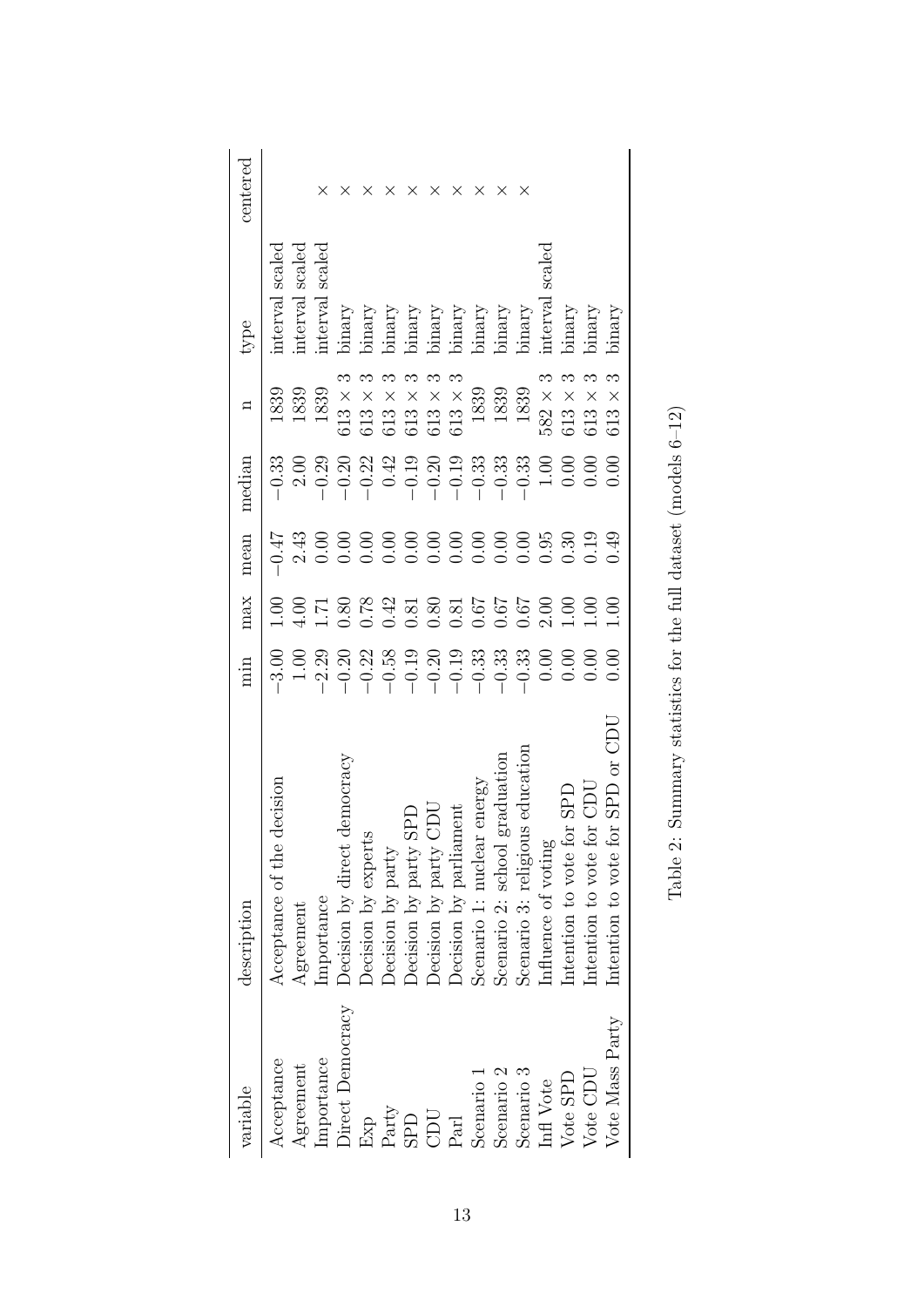|                                            | Model 1    | Model 2    | Model 3    | Model 4    | Model 5    |
|--------------------------------------------|------------|------------|------------|------------|------------|
| (Intercept)                                | $-2.26***$ | $-2.30***$ | $-2.30***$ | $-2.30***$ | $-2.44***$ |
|                                            | (0.06)     | (0.04)     | (0.04)     | (0.04)     | (0.06)     |
| Party                                      | $-0.04$    | $-0.04$    | $-0.04$    | $-0.04$    | $-0.05$    |
|                                            | (0.05)     | (0.05)     | (0.05)     | (0.05)     | (0.05)     |
| Agreement                                  | $0.75***$  | $0.75***$  | $0.75***$  | $0.75***$  | $0.76***$  |
|                                            | (0.02)     | (0.02)     | (0.02)     | (0.02)     | (0.02)     |
| Importance                                 |            | $-0.19***$ | $-0.18***$ | $-0.18***$ | $-0.19***$ |
|                                            |            | (0.01)     | (0.02)     | (0.02)     | (0.01)     |
| Party $\times$ Importance                  |            | $-0.08***$ | $-0.09***$ | $-0.07*$   | $-0.09***$ |
|                                            |            | (0.03)     | (0.03)     | (0.04)     | (0.03)     |
| Scenario 2                                 |            |            | $0.11***$  | $0.11***$  |            |
|                                            |            |            | (0.05)     | (0.05)     |            |
| Scenario 3                                 |            |            | $-0.01$    | $-0.01$    |            |
|                                            |            |            | (0.04)     | (0.04)     |            |
| Party $\times$ Scenario 2                  |            |            |            | 0.09       |            |
|                                            |            |            |            | (0.10)     |            |
| Party $\times$ Scenario 3                  |            |            |            | 0.15       |            |
|                                            |            |            |            | (0.10)     |            |
| Infl Vote                                  |            |            |            |            | $0.12***$  |
|                                            |            |            |            |            | (0.03)     |
| Vote Mass Party                            |            |            |            |            | 0.04       |
|                                            |            |            |            |            | (0.04)     |
| AIC                                        | 3172.46    | 2989.97    | 2992.19    | 2999.70    | 2818.77    |
| BIC                                        | 3198.81    | 3026.84    | 3039.57    | 3057.61    | 2865.68    |
| Log Likelihood                             | $-1581.23$ | $-1487.98$ | $-1487.09$ | $-1488.85$ | $-1400.39$ |
| Num. obs.                                  | 1437       | 1437       | 1437       | 1437       | 1362       |
| *** $p < 0.01,$ ** $p < 0.05,$ * $p < 0.1$ |            |            |            |            |            |

<span id="page-17-0"></span>Table 3: Models 1–5 with raw coefficients and standard errors in parentheses. GLS random effects models on acceptance of the decision, based on 479 participants with three decisions per participant. Model 5 has less observations because of missing data of actual voting behavior.

per se, or direct-democratic procedures do not seem to be superior per se, which corroborates hypothesis [1.](#page-8-0)

As set out in hypothesis [2,](#page-9-0) we expect decisions by political parties to be less accepted than decisions through a direct-democratic procedure with increasing perceived importance of the issue. This effect is confirmed in model 2, where we add Importance as a main effect and as an interaction term with the Party variable. The more important a decision is for the respondent, the less it is accepted, controlling for personal opinion on the decision outcome. More interestingly, however, there is a strongly significant negative effect of the interaction term. An increase in importance leads to a decrease in acceptance. This effect is even stronger if the decision is made by a party instead of direct democracy. This finding confirms that citizens question decisions made by parties in situations where they are intrinsically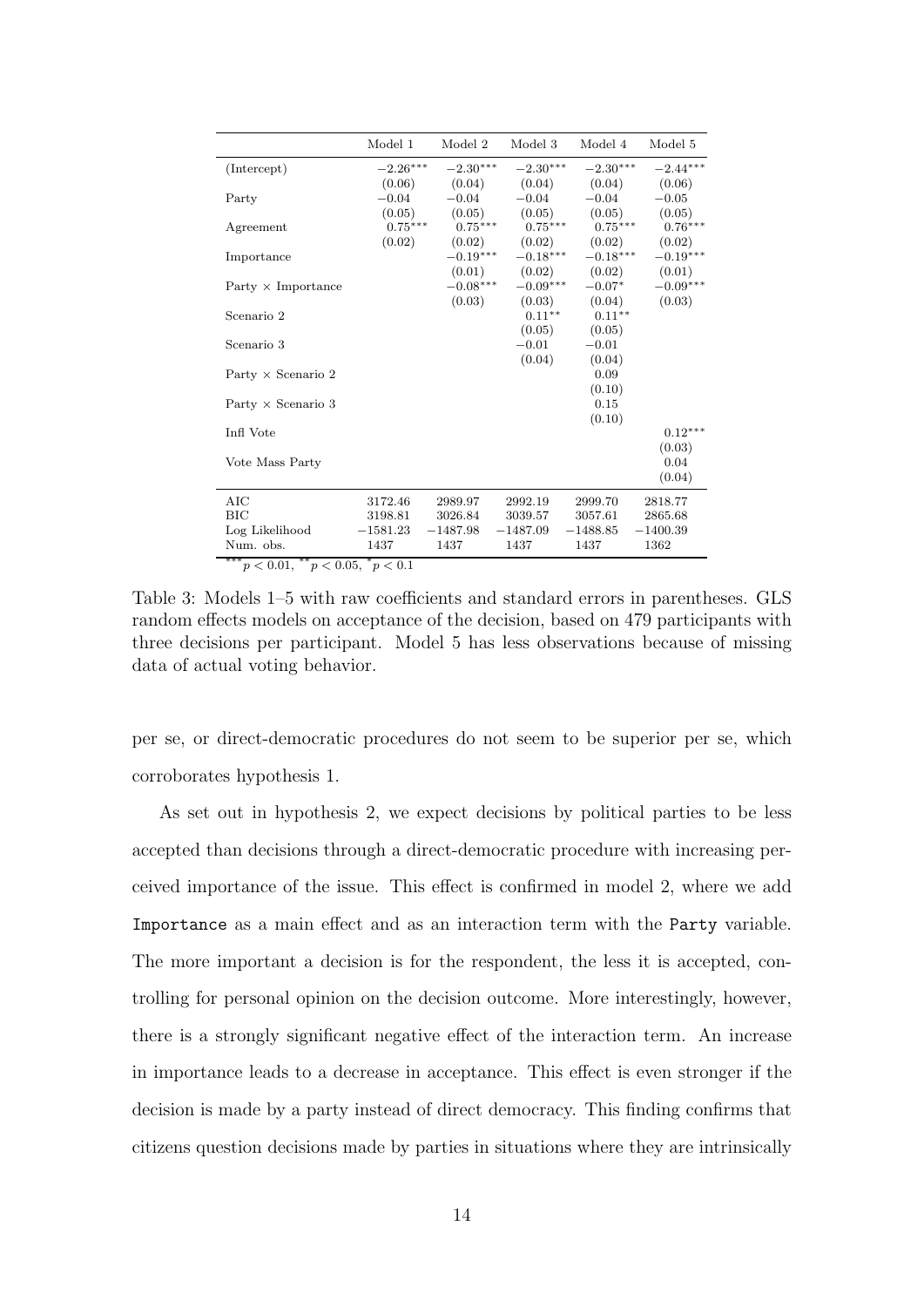motivated to get informed, whereas the decision-making procedure does not matter in less sensitive contexts. Apparently, political parties work well in everyday policymaking contexts where citizens do not have enough resources to acquire knowledge about current issues. In these situations, parties provide easy-to-grasp information packages, or "brands" or "labels" [\(Ashworth and Bueno de Mesquita](#page-26-1) [2008\)](#page-26-1), which reduce information costs and increase efficiency for voters [\(Jones and Hudson](#page-28-0) [1998;](#page-28-0) Müller [2000;](#page-29-1) [Nisbett and Ross](#page-30-1) [1992\)](#page-30-1). This argument does not hold when voters find a decision so important that they inform themselves on the subject—no matter the cost of information. As soon as voters are intrinsically motivated to become wellinformed about a specific political problem, parties lose their function of serving as cognitive cues that would otherwise help the electorate choose policy positions on novel issues [\(Arceneaux](#page-26-0) [2008;](#page-26-0) [Druckman](#page-27-3) [2001](#page-27-3)b; [Zaller](#page-31-3) [1992\)](#page-31-3). Voters rather feel intrinsically motivated to become informed and decide for themselves. Parties as intermediaries are one step removed from the electorate, their decisions are perceived as being beyond the control of the individual voter and decoupled from the electorate at large. For this reason, voters then tend to perceive parties as less legitimate decision-makers. The parties-as-brands or parties-as-labels argument thus has to be qualified.

Models 3 and 4 demonstrate that this effect is not driven by specific issues. Three different decision scenarios were presented to all respondents: nuclear energy (scenario 1), school graduation (scenario 2), and religious education (scenario 3). Even if the issue scenarios are introduced as main effects (model 3) or as additional interaction effects with the decision mode (model 4), the Party decision procedure leads to lower acceptance with increasing importance. These findings confirm hypothesis [3.](#page-10-0)

In model 5, we add two additional control variables in order to check for the robustness of our findings. The Infl Vote model term captures the extent of perceived political self-efficacy during the upcoming state-level election. Voters who tend to think that the electorate can actually change politics and policies by means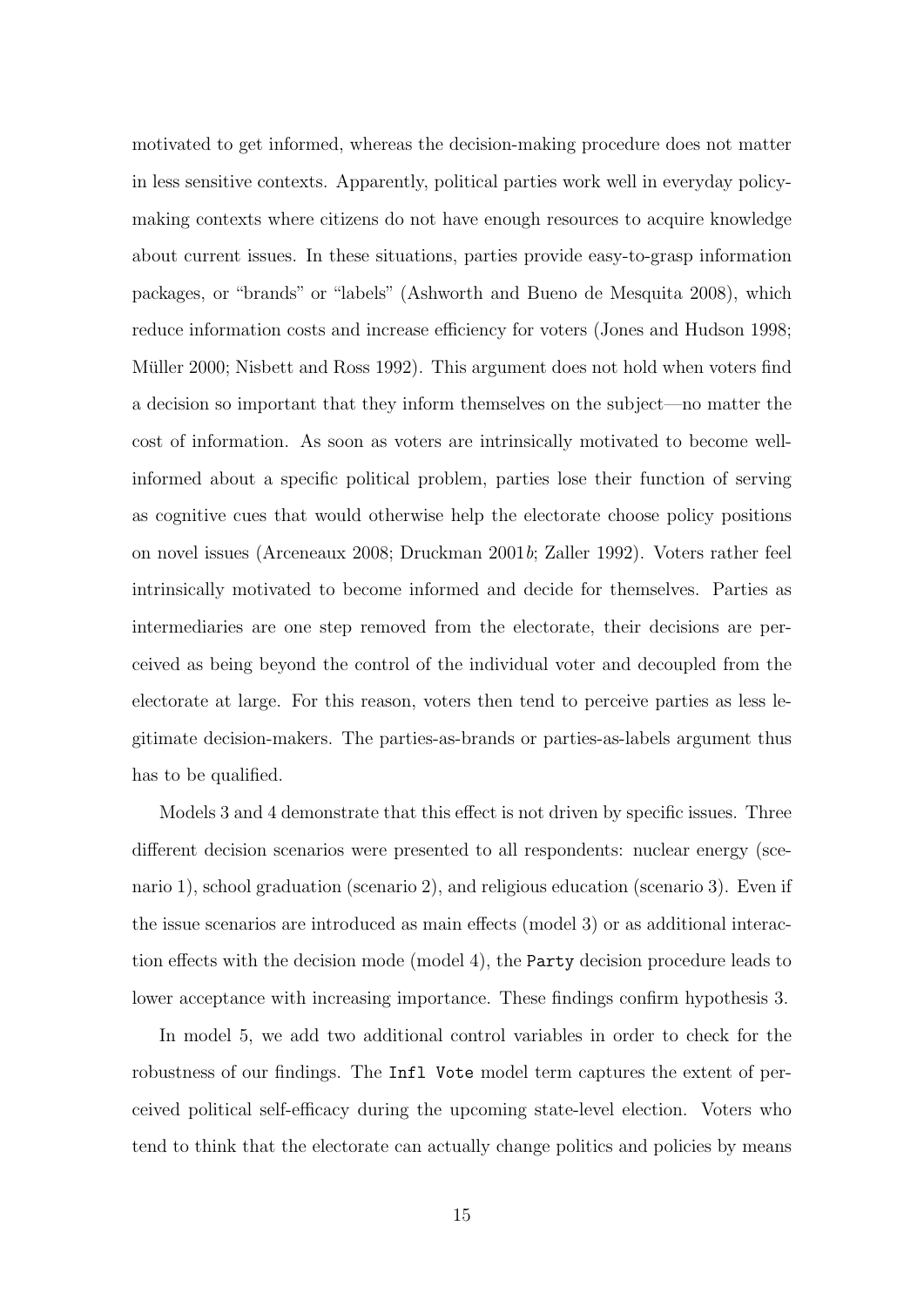of voting for representatives are more likely to accept decisions in general. However, this perceived self-efficacy does not diminish the interaction effect between importance of the issue and decision mode. Even if voters tend to think that their voting for parties can make a difference, they are less likely to accept party decisions if they are important to them.

The Vote Mass Party variable indicates the intention to vote for one of the two mass parties, SPD or CDU. The Party variable indicates decisions which are made either by SPD or CDU or the majority of parties in the parliament. One may argue that voters of these mass parties may be more supportive of decisions which are made by precisely these parties and less skeptical than other voters even when it comes to important decisions made by these parties. This is clearly not the case; again, controlling for this variable does not alter the coefficient of the interaction effect. Our finding is not conditional on party preferences.

#### Taking into account decisions made by expert committees

Model 6 in table [4](#page-20-0) is a replication of model 2 based on the full dataset including decisions made by an expert committee besides parties and direct-democracy . Apparently, parties no longer have lower acceptance rates if tested against the full reference group of direct-democracy and expert committee decisions. However, model 7 demonstrates that direct democracy is now significantly more accepted than the reference group of parties and expert committees when important issues are at stake. This supports our prediction (and in particular hypothesis [4\)](#page-10-1) because in both decision-making arrangements, parties and expert committees, decisions are one step removed from the electorate, and the control perception is diminished.

Figure [1](#page-21-0) visualizes these differences between the direct-democratic procedure and the decision procedures based on intermediaries. While intermediaries perform (insignificantly) better in terms of procedural acceptance for unimportant decisions (at importance level 1), direct-democracy performs slightly better on average (level 4)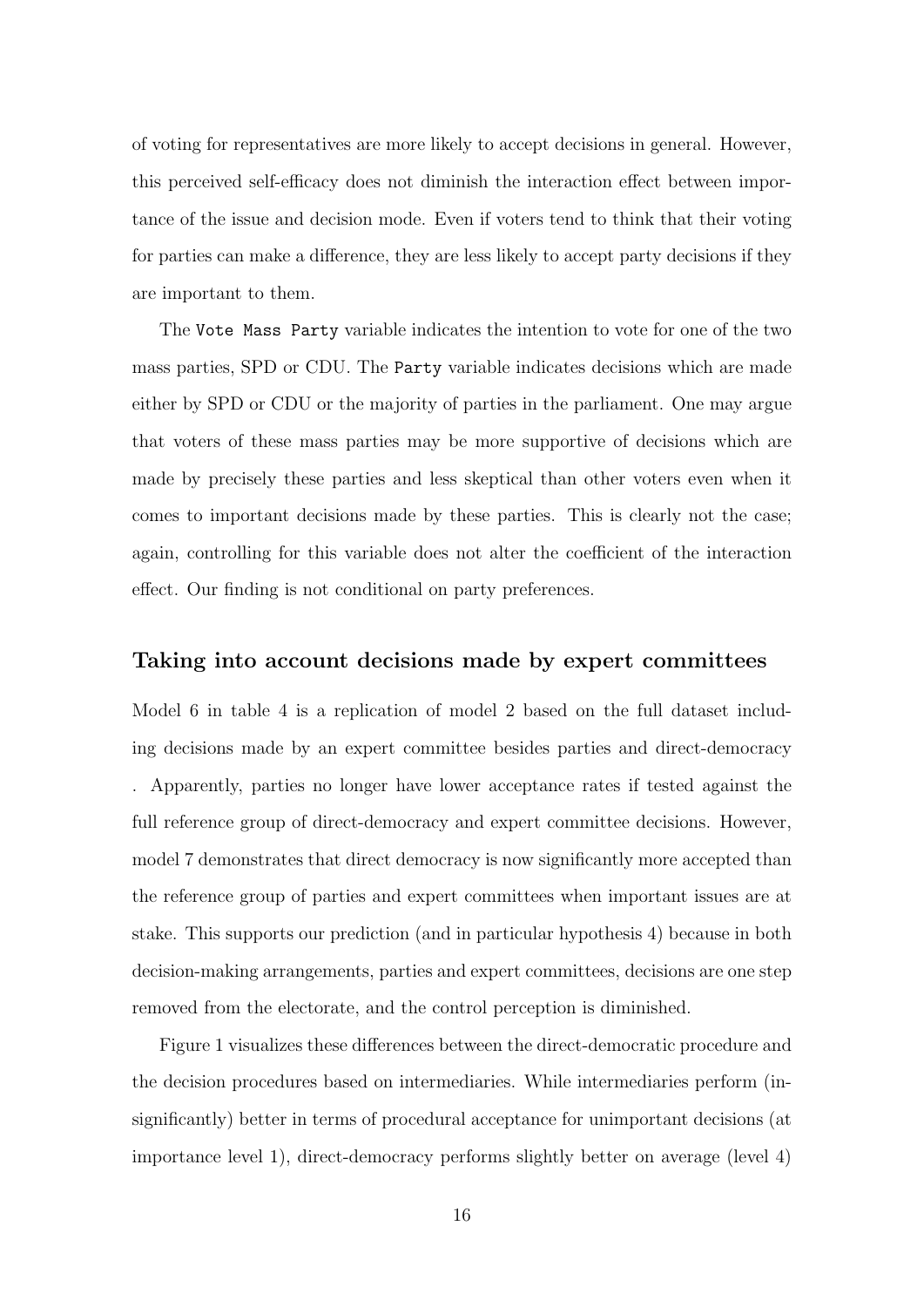|                                      | Model 6               | Model 7               | Model 8               | Model 9               | Model 10              | Model 11              | Model 12              |
|--------------------------------------|-----------------------|-----------------------|-----------------------|-----------------------|-----------------------|-----------------------|-----------------------|
| (Intercept)                          | $-2.33***$            | $-2.33***$            | $-2.34***$            | $-2.33***$            | $-2.33***$            | $-2.44***$            | $-2.46***$            |
| Agreement                            | (0.04)<br>$0.76***$   | (0.04)<br>$0.76***$   | (0.04)<br>$0.76***$   | (0.04)<br>$0.76***$   | (0.04)<br>$0.76***$   | (0.05)<br>$0.77***$   | (0.06)<br>$0.79***$   |
|                                      | (0.01)                | (0.01)                | (0.01)                | (0.01)                | (0.01)                | (0.01)                | (0.02)                |
| Importance                           | $-0.20***$<br>(0.01)  | $-0.20***$<br>(0.01)  | $-0.20***$<br>(0.01)  | $-0.19***$<br>(0.01)  | $-0.19***$<br>(0.01)  | $-0.19***$<br>(0.01)  | $-0.21***$<br>(0.02)  |
| Party                                | $-0.01$               |                       |                       |                       |                       |                       |                       |
| Party $\times$ Importance            | (0.04)<br>$-0.03$     |                       |                       |                       |                       |                       |                       |
|                                      | (0.02)                |                       |                       |                       |                       |                       |                       |
| Direct Democracy                     |                       | 0.04<br>(0.05)        | 0.04<br>(0.06)        | 0.04<br>(0.06)        | 0.04<br>(0.06)        | 0.05<br>(0.06)        | $0.06\,$<br>(0.06)    |
| Direct Democracy $\times$ Importance |                       | $0.09***$             | $0.10***$             | $0.10***$             | $0.09**$              | $0.11***$             | $0.12***$             |
| <b>SPD</b>                           |                       | (0.03)                | (0.04)<br>$-0.01$     | (0.04)<br>$-0.01$     | (0.04)<br>$-0.01$     | (0.04)<br>$-0.03$     | (0.05)<br>0.01        |
|                                      |                       |                       | (0.06)                | (0.06)                | (0.06)                | (0.06)                | (0.06)                |
| CDU                                  |                       |                       | $-0.04$<br>(0.06)     | $-0.04$<br>(0.06)     | $-0.04$<br>(0.06)     | $-0.04$<br>(0.06)     | $-0.04$<br>(0.06)     |
| Parl                                 |                       |                       | 0.06                  | 0.06                  | 0.06                  | 0.06                  | $0.11*$               |
| $SPD \times Importance$              |                       |                       | (0.06)<br>$0.07*$     | (0.06)<br>$0.07*$     | (0.06)<br>$0.07*$     | (0.06)<br>$0.10**$    | (0.06)<br>$0.11***$   |
|                                      |                       |                       | (0.04)                | (0.04)                | (0.04)                | (0.04)                | (0.04)                |
| $CDU \times Importance$              |                       |                       | $0.01\,$<br>(0.04)    | 0.01<br>(0.04)        | $0.01\,$<br>(0.04)    | $0.02\,$<br>(0.04)    | $-0.01$<br>(0.04)     |
| Parl $\times$ Importance             |                       |                       | $-0.01$               | $-0.01$               | $-0.01$               | 0.00                  | 0.01                  |
| Scenario 2                           |                       |                       | (0.04)                | (0.04)<br>$0.12***$   | (0.04)<br>$0.12***$   | (0.04)<br>$0.11***$   | (0.04)<br>$0.16***$   |
|                                      |                       |                       |                       | (0.04)                | (0.04)                | (0.04)                | (0.05)                |
| Scenario 3                           |                       |                       |                       | $-0.02$<br>(0.04)     | $-0.02$<br>(0.04)     | $-0.03$<br>(0.04)     | 0.07<br>(0.04)        |
| Direct Democracy $\times$ Scenario 2 |                       |                       |                       |                       | $-0.09$               | $-0.08$               | $-0.06$               |
| Direct Democracy $\times$ Scenario 3 |                       |                       |                       |                       | (0.10)<br>$-0.13$     | (0.11)<br>$-0.09$     | (0.12)<br>$-0.17$     |
|                                      |                       |                       |                       |                       | (0.10)                | (0.10)                | (0.11)                |
| Vote SPD                             |                       |                       |                       |                       |                       | 0.02                  | $0.00\,$              |
| Vote CDU                             |                       |                       |                       |                       |                       | (0.04)<br>$0.09*$     | (0.05)<br>$0.11*$     |
| Infl Vote                            |                       |                       |                       |                       |                       | (0.05)<br>$0.09***$   | (0.05)<br>$0.07**$    |
|                                      |                       |                       |                       |                       |                       | (0.03)                | (0.03)                |
| AIC                                  | 3846.43               | 3838.59               | 3869.98               | 3868.12               | 3876.20               | 3674.57               | 2785.82               |
| <b>BIC</b><br>Log Likelihood         | 3885.03<br>$-1916.22$ | 3877.19<br>$-1912.30$ | 3941.63<br>$-1921.99$ | 3950.77<br>$-1919.06$ | 3969.85<br>$-1921.10$ | 3783.66<br>$-1817.28$ | 2889.78<br>$-1372.91$ |
| Num. obs.                            | 1839                  | 1839                  | 1839                  | 1839                  | 1839                  | 1746                  | 1355                  |

\*\*\*\*p < 0.01,  $*$ \*p < 0.05,  $*$ p < 0.1

<span id="page-20-0"></span>Table 4: Models 6–12 based on the full dataset with raw coefficients and standard errors in parentheses. GLS random effects models on acceptance of the decision, based on 479 participants with three decisions per participant. Models 11 and 12 have less observations because of missing data of actual voting behavior.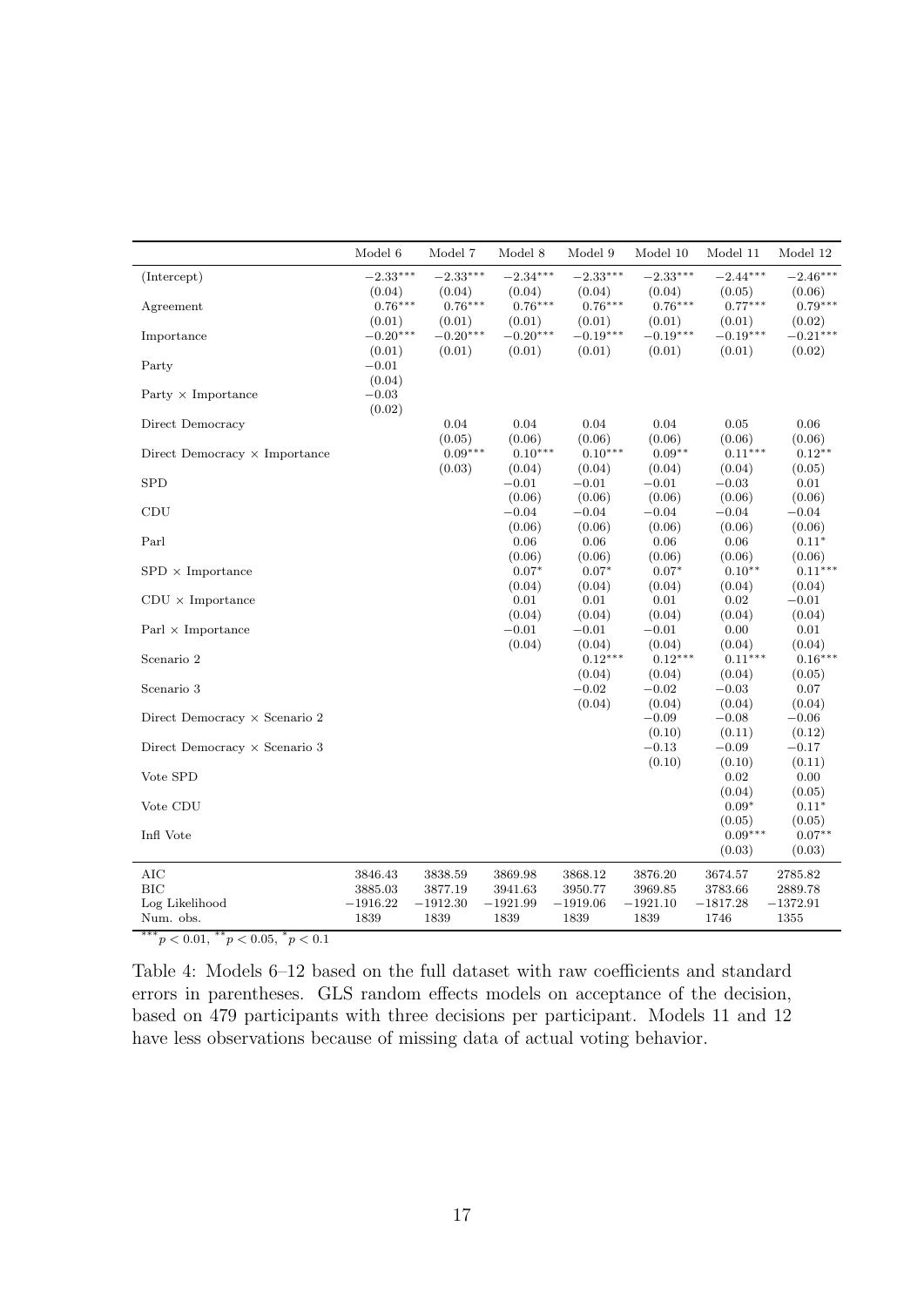

<span id="page-21-0"></span>Figure 1: Centered acceptance rates by decision mode at different importance levels. and highly significantly better (level 5) when the issue at stake matters to the voter personally (Mann-Whitney U-test:  $p = 0.00551$ ).

The remaining models provide additional checks for validity and omitted variable bias. Model 8, for example, disentangles the aggregate effect of political parties. Separate effects are included for SPD, CDU, the majority of parties in the parliament, and interaction terms with perceived importance of the issue to be decided for these variables. On the one hand, this lends more credible support to hypothesis [4](#page-10-1) because the interaction effect between direct-democracy and importance is now tested against the reference group of expert committee decisions instead of a blend of expert committees and parties. On the other hand, we find that decisions made by the social-democratic party, SPD, are significantly more accepted with increasing issue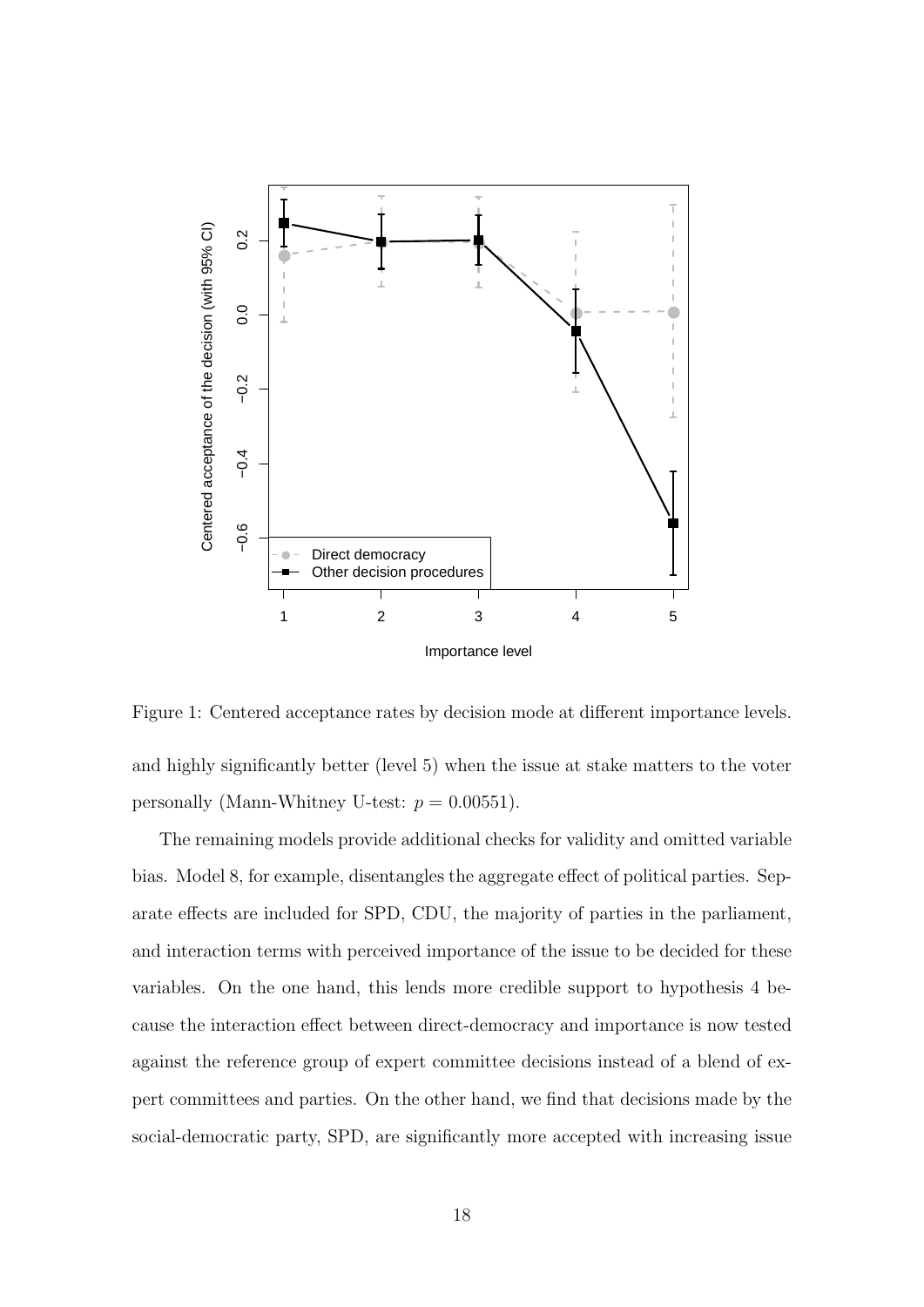importance than expert decisions while other party-related variables do not significantly deviate. The party effect may differ between party ideologies, although this effect may be related to the specific election under scrutiny. In any case, the plain information that parties in general—that is, the majority of parties in parliament make a decision does not seem to be different from expert decisions. This suggests that parties at large and expert committees are perceived to be similarly removed from public control, while specifically named parties may evoke stronger control perceptions because the decision is attributable to a more narrowly defined set of decision-makers. This, in turn, suggests that anonymity of the decision-maker may contribute to a diminished control perception, independently of the decision mode. Future research may shed more light on this question.

Models 9 and 10 replicate models 3 and 4 for the full dataset. They show that the interaction effect is not affected by the introduction of issue scenarios and only affected to a small extent by controlling for an interaction between party decisionmaking and specific scenarios, like in the models presented before.

Model 11 includes the same control variables as model 5, but again for the full dataset including expert decisions. Like in model 5, the positive effect of perceived self-efficacy of voters does not change the result. Instead of Vote Mass Party, we introduce two separate control variables this time—Vote SPD and Vote CDU—as there are also separate model terms for SPD and CDU in the model specification. Neither of the control variables changes the main results presented above, but the positive effect for SPD  $\times$  Importance now stands out more clearly.

As an additional validity check, we exclude all observations where the personal opinion of the respondent is strongly positive; that is, we exclude all observations in model 12 where Agreement  $= 4$ . We would expect that those who strongly agree with the decision anyway should not have any reason to be dissatisfied with the procedure. Accordingly, the main effect should still hold for the remaining groups and not be driven by this potential artifact. And indeed, the exclusion of these data does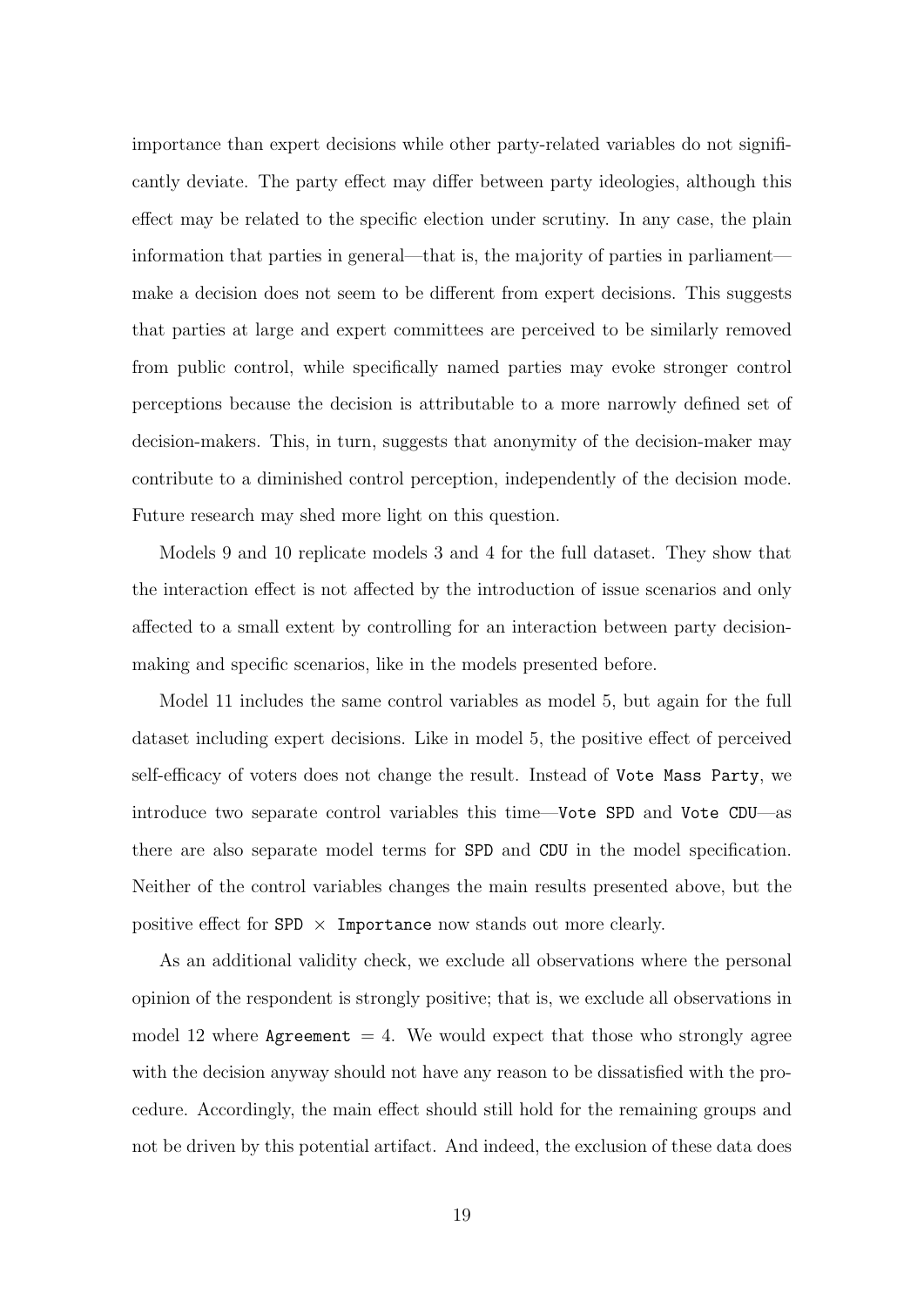not alter the effect size or  $p$  value of the interaction term. This suggests that the effect results from those who disagree and are overruled and those who only mildly agree. Finally, figure [2](#page-24-0) visualizes the interaction effect as featured in model 11, the full model with all control variables. The acceptance of decisions generally declines with increasing importance of the issue, but it does so at a considerably faster rate in systems with intermediary decision-makers. As predicted by our theory, the latter seem to be more accepted in cases where the issue is less important, as indicated on the left in both subplots (although the difference is not significant), while direct democratic decisions are significantly more accepted for important decisions, as shown on the right in both diagrams. For decisions of medium importance, the procedure does not matter, especially where both prediction lines would cross each other if they were overlapped.

## Conclusion

This paper addresses the question whether direct-democratic institutions or intermediaries like political parties lead to decisions with a higher acceptance among voters. Our findings suggest that there is no inherent taste for any of the institutions studied, irrespective of context. However, we find noticeable differences when we analyze the different acceptance that different decision processes generate depending on the relevance of the issue at stake. A direct-democratic procedure produced more accepted outcomes for highly relevant issues which matter to voters, while institutions with intermediaries—like political parties or expert committees—seem to be slightly better equipped for low-importance, everyday decision-making situations.

Our analysis qualifies the literature on parties as brand names or labels. Ideological packages, which are offered as information short-cuts by political parties to reduce transaction costs, are only functional for ordinary decisions.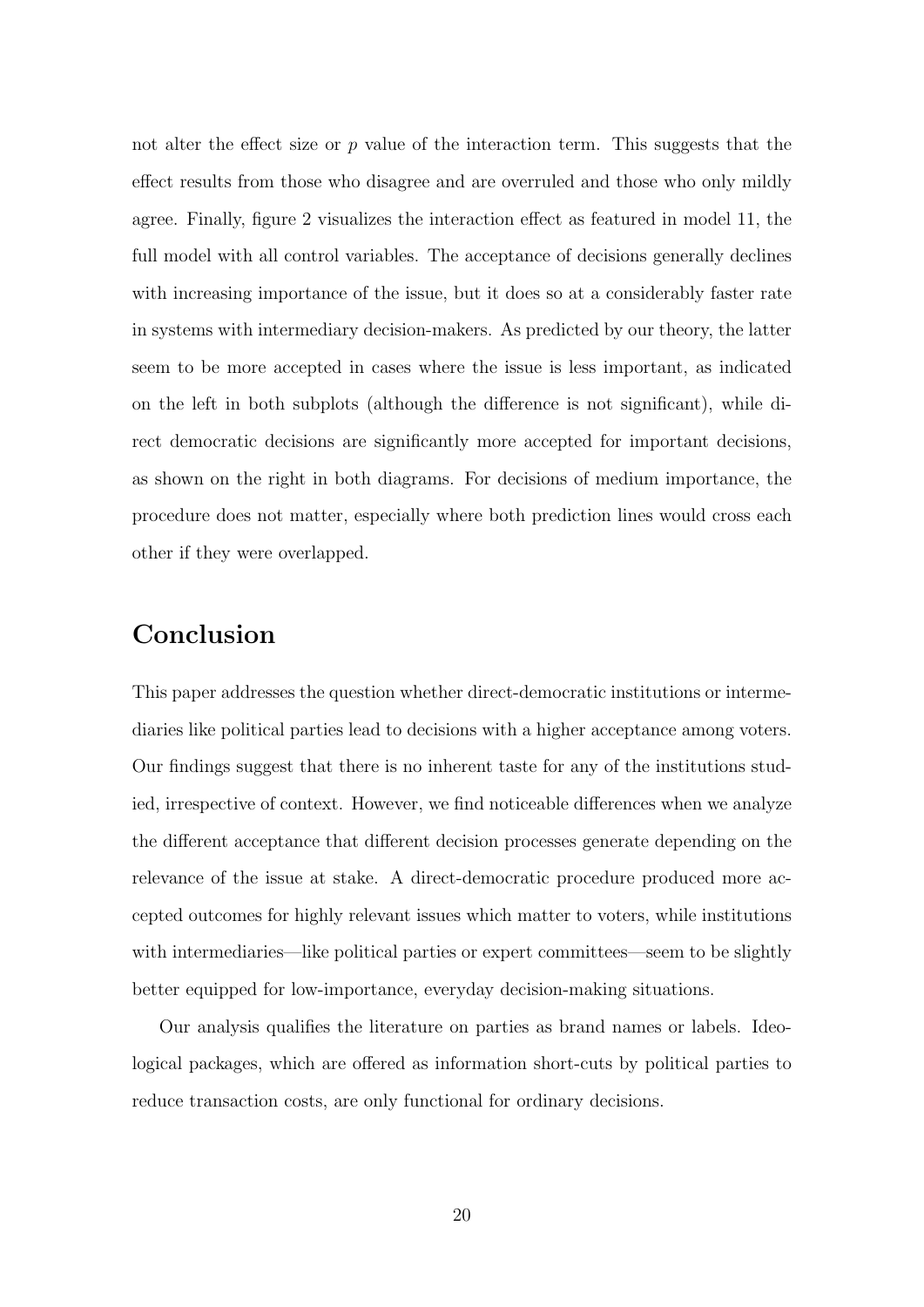

<span id="page-24-0"></span>Figure 2: Effect display [\(Fox](#page-28-9) [2003\)](#page-28-9) of the interaction effect in model 11 with 95% confidence intervals, fixing all other model terms.

In the perspective of input legitimacy or procedural utility, direct-democratic procedures are significantly more efficient when issues are perceived to be important. Why should this perspective matter at all, or at least more than output legitimacy and objective decision quality? The acceptance and thus legitimacy of core political institutions is a cornerstone of liberal democratic thinking [\(Cohen](#page-27-9) [1986;](#page-27-9) [Riker](#page-30-10) [1982\)](#page-30-10). A major divergence between acceptance of institutions and institutional reality might be more detrimental to the persistence of a polity than a major divergence between the actual and the desired efficacy of the same institutions. Future research may shed more light on the relation between both.

This severity of the issue might be one of the reasons for the adoption of directdemocratic expansion by several political parties in Western democracies (see [Scar-](#page-30-3)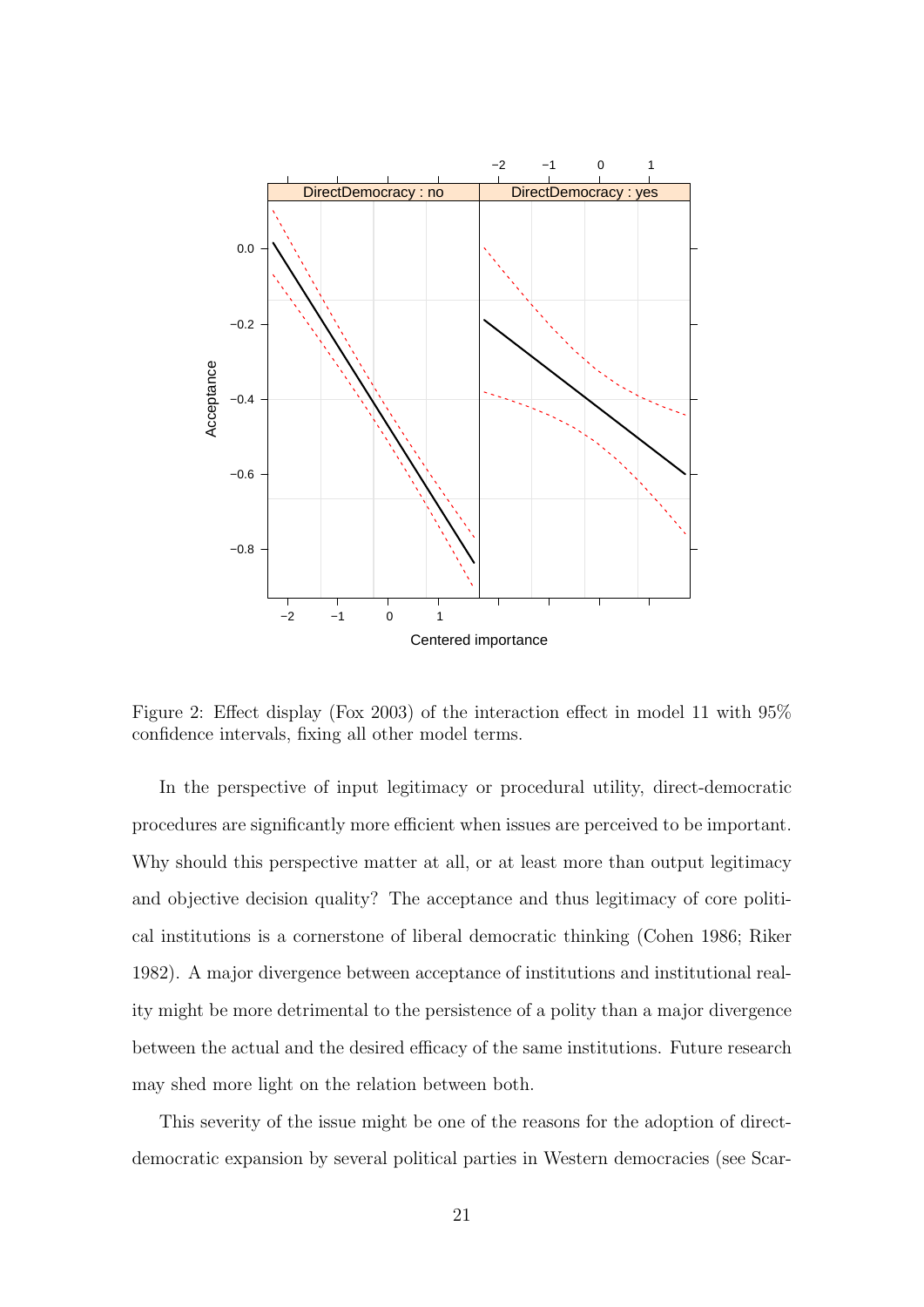[row](#page-30-3) [\(1999\)](#page-30-3)). With such movements, parties can increase acceptance and escape political disenchantment. Research on party systems will show how political parties will cope with the challenges outlined in this article [\(Katz and Mair](#page-29-10) [1995;](#page-29-10) [Scarrow](#page-30-3) [1999\)](#page-30-3), and whether they continue to be the dominant forms of political decisionmaking as in the last two centuries.

Our findings also have implications regarding the alleged "new protest culture" that is emerging in many countries [\(Hartleb](#page-28-8) [2011\)](#page-28-8). Our theory and results provide a context for this development. Protests may be emerging because decision-makers fail to shift from party politics and "expertocracies" to mixed systems of representation and direct-democratic decision-making [\(Fischer](#page-27-10) [1999\)](#page-27-10).

Finally, future research should delimit the boundaries of our findings. Our study was conducted in a Western European consensual democracy at the state level. Future research should explore the role of institutions like plurality versus proportional election systems or pluralist versus corporatist interest intermediation. While the amount of party divergence is similar under proportional representation and plurality rule [\(Ansolabehere, Leblanc and Snyder](#page-25-1) [2012\)](#page-25-1), both may constrain procedural acceptance in complex ways. Furthermore, the institutions may themselves be a result of underlying cultural traits and preferences for majoritarianism or consensualism (this is, of course, also relevant for judicial reviews of controversial issue, e.g., decisions by the Supreme Court as investigated by [Fontana and Braman](#page-27-11) [2012\)](#page-27-11).

## References

- <span id="page-25-0"></span>Aldrich, John H. 1995. Why Parties? The Origins and Transformation of Political Parties in America. Chicago and London: University of Chicago Press.
- <span id="page-25-1"></span>Ansolabehere, Stephen, William Leblanc and James M. Snyder, Jr. 2012. "When Parties are Not Teams: Party Positions in Single-Member District and Proportional Representation Systems." Economic Theory 49:521–547.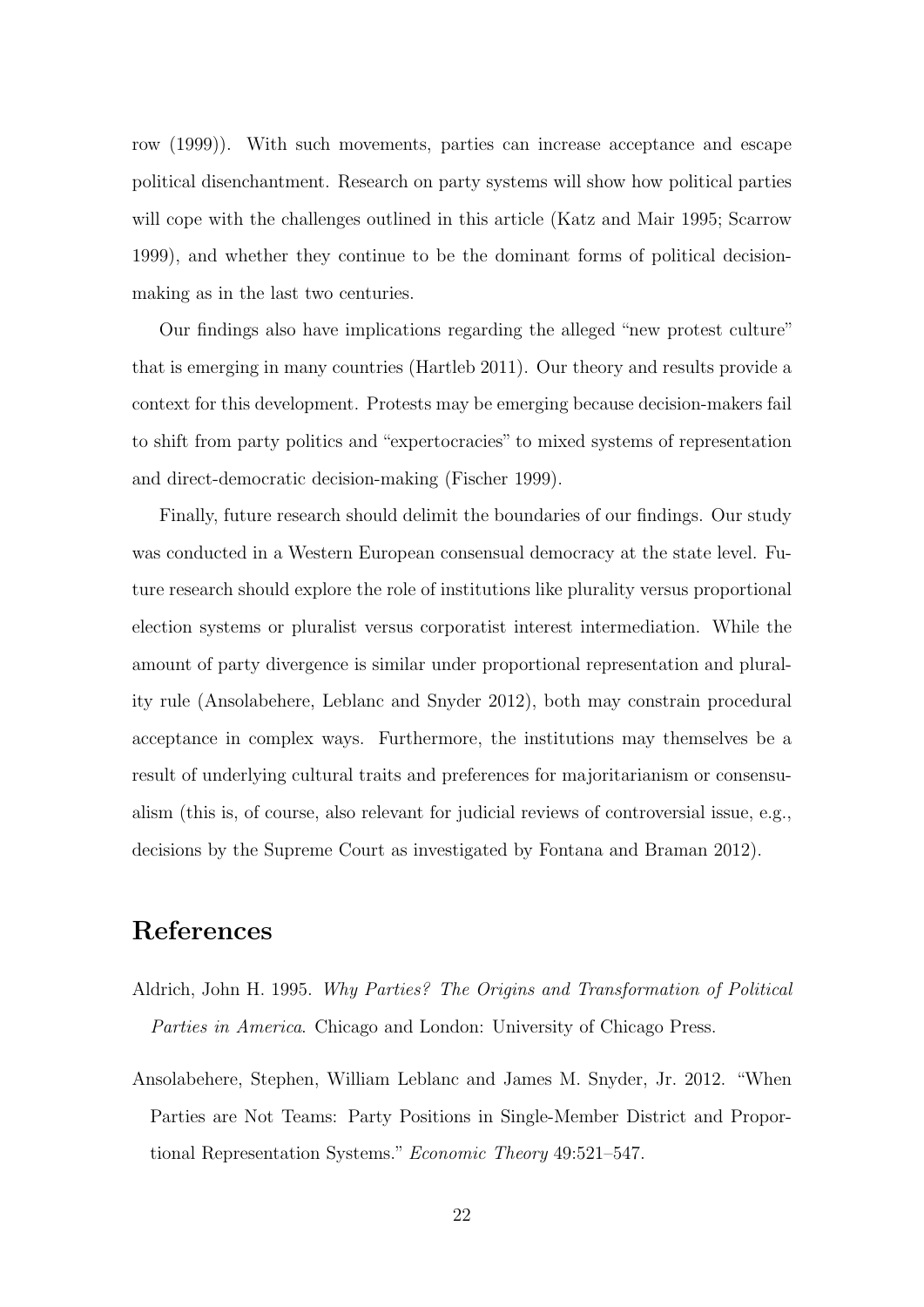- <span id="page-26-0"></span>Arceneaux, Kevin. 2008. "Can Partisan Cues Diminish Democratic Accountability?" Political Behavior 30(2):139–160.
- <span id="page-26-1"></span>Ashworth, Scott and Ethan Bueno de Mesquita. 2008. "Informative Party Labels with Institutional and Electoral Variation." Journal of Theoretical Politics 20(3):251–273.
- <span id="page-26-6"></span>Auer, Andres. 2005. "European Citizens' Initiative." European Constitutional Law Review (EuConst) 1(01):79–86.
- <span id="page-26-7"></span>Barber, Benjamin R. 1984. Strong Democracy. Berkeley: University of California Press.
- <span id="page-26-3"></span>Becker, Gary S. 1958. "Competition and Democracy." Journal of Law and Economics 1:105–109.
- <span id="page-26-10"></span>Becker, Gary S. 1978. The Economic Approach to Human Behavior. Chicago: University of Chicago Press.
- <span id="page-26-8"></span>Benz, Matthias and Alois Stutzer. 2004. "Are Voters Better Informed When They Have a Larger Say in Politics?" Public Choice 119:31–59.
- <span id="page-26-4"></span>Bernard, Manin. 1997. The Principles of Representative Government. Cambridge: Cambridge University Press.
- <span id="page-26-5"></span>Bernhardt, Dan, John Duggan and Francesco Squintani. 2009. "The Case for Responsible Parties." American Political Science Review 103(04):570–587.
- <span id="page-26-9"></span>Bowler, S., T. Donovan and T. Happ. 1992. "Ballot Propositions and Information Costs: Direct Democracy and the Fatigued Voter." Western Political Quarterly  $45(2):559-568.$
- <span id="page-26-2"></span>Butler, Daniel M. and Eleanor Neff Powell. 2012. "Understanding the Party Brand." Yale University Mimeo.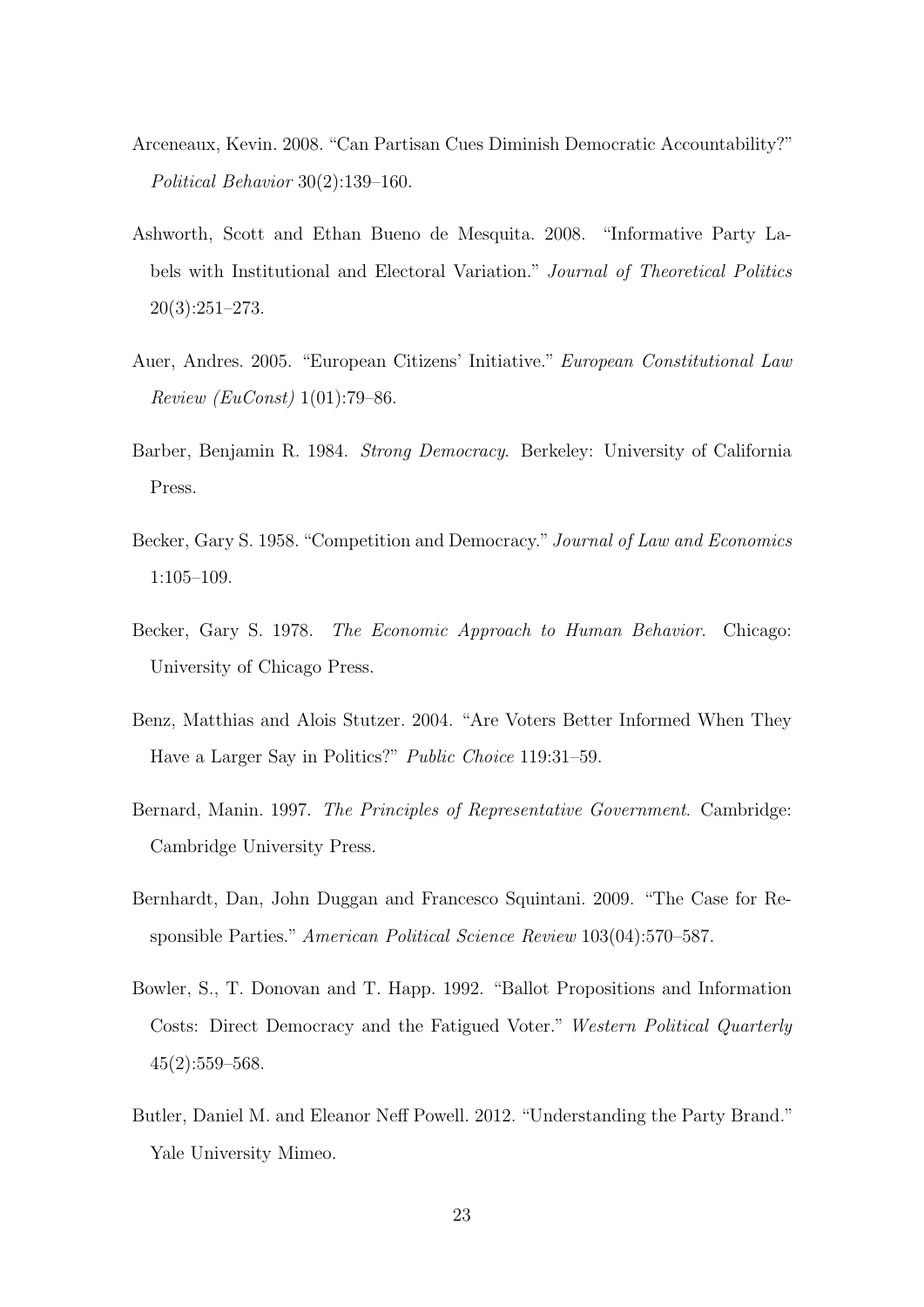- <span id="page-27-4"></span>Clarke, Harold D. and Marianne C. Stewart. 1998. "The Decline of Parties in the Minds of Citizens." Annual Review of Political Science 1(1):357–378.
- <span id="page-27-9"></span>Cohen, Joshua. 1986. "An Epistemic Conception of Democracy."Ethics 97(1):26–38.
- <span id="page-27-0"></span>Cox, Gary W. and Matthew D. McCubbins. 1993. Legislative Leviathan: Party Government in the House. Berkeley: University of California Press.
- <span id="page-27-5"></span>Dalton, Russell J., Wilhelm Burklin and Andrew Drummond. 2001. "Public Opinion and Direct Democracy." Journal of Democracy 12(4):141–153.
- <span id="page-27-6"></span>Donovan, Todd and Jeffrey A. Karp. 2006. "Popular Support for Direct Democracy." Party Politics 12(5):671–688.
- <span id="page-27-2"></span>Downs, Anthony. 1957. "An Economic Theory of Political Action in a Democracy." The Journal of Political Economy 65(2):135–150.
- <span id="page-27-1"></span>Druckman, James N. 2001a. "The Implications of Framing Effects for Citizen Competence." Political Behavior 23(3):225–256.
- <span id="page-27-3"></span>Druckman, James N. 2001b. "Using Credible Advice to Overcome Framing Effects." Journal of Law, Economics, and Organization 17:62–82.
- <span id="page-27-7"></span>Easton, David. 1965. A Systems Analysis of Political Life. New York/London/Sydney: Wiley.
- <span id="page-27-8"></span>Esaiasson, Peter, Mikael Gilljam and Mikael Persson. 2012. "Which Decision-Making Arrangements Generate the Strongest Legitimacy Beliefs? Evidence from a Randomised Field Experiment." European Journal of Political Research 51(6):785–808.
- <span id="page-27-10"></span>Fischer, Frank. 1999. "Technological Deliberation in a Democratic Society: The Case for Participatory Inquiry." Science and Public Policy 26(5):294–302.
- <span id="page-27-11"></span>Fontana, David and Donald Braman. 2012. "Judicial Backlash or Just Backlash? Evidence from a National Experiment." Columbia Law Review 112(4):731–799.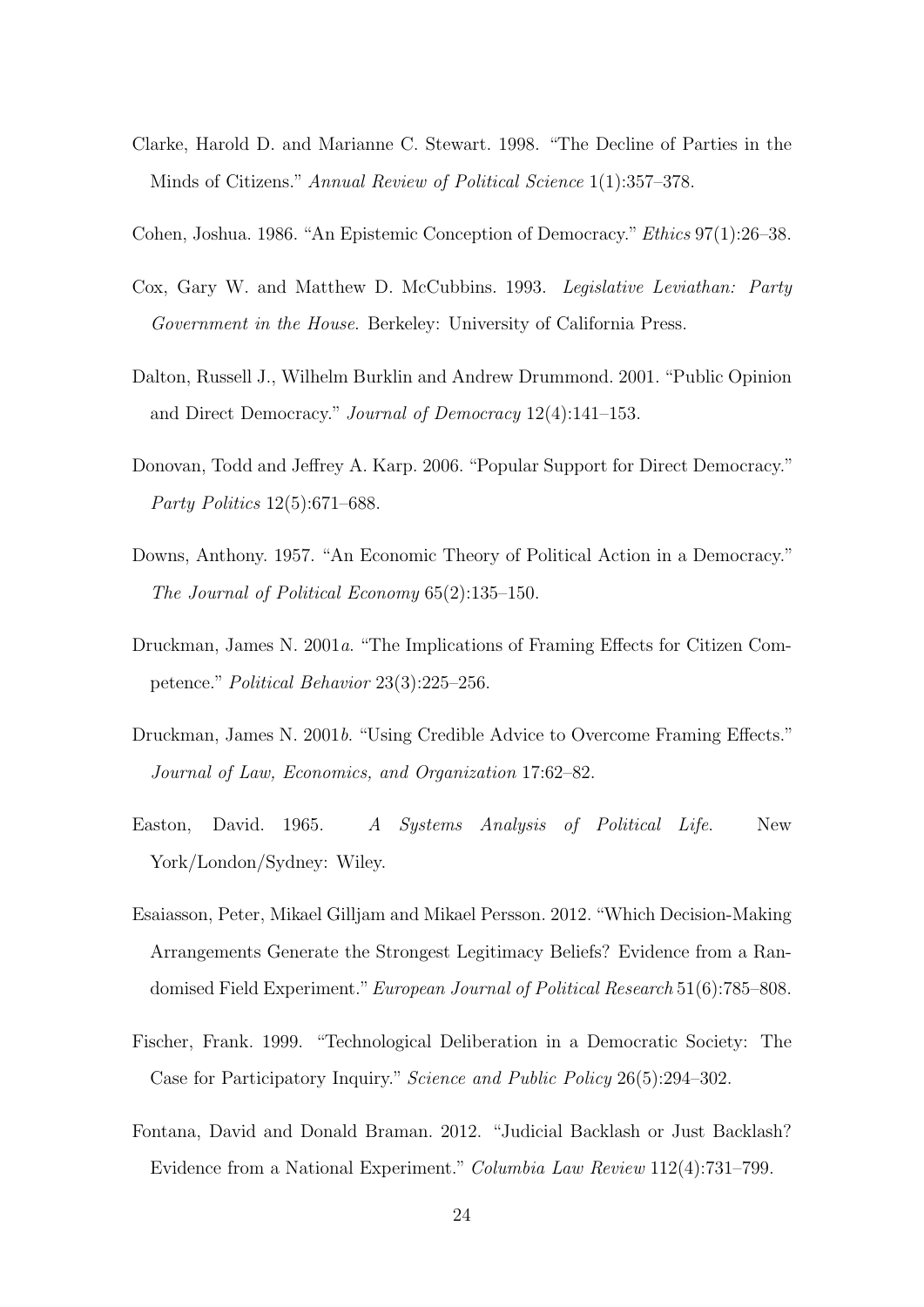- <span id="page-28-9"></span>Fox, John. 2003. "Effect Displays in R for Generalised Linear Models." Journal of Statistical Software 8(15):1–27.
- <span id="page-28-2"></span>Freitag, Markus and Isabelle Stadelmann-Steffen. 2010. "Stumbling Block or Stepping Stone? The Influence of Direct Democracy on Individual Participation in Parliamentary Elections." Electoral Studies 29(3):472–483.
- <span id="page-28-5"></span>Frey, Bruno S. and Alois Stutzer. 2005. "Beyond Outcomes: Measuring Procedural Utility." Oxford Economic Papers 57(1):90–111.
- <span id="page-28-7"></span>Gash, Alison and Michael Murakami. 2009. "Courts, Legislatures, and Ballot Initiatives: How Policy Venue Affects Public Acceptance." Paper Presented at the APSA 2009 Toronto Meeting.
- <span id="page-28-6"></span>Gibson, James L. and Gregory A. Caldeira. 1995. "The Legitimacy of Transnational Legal Institutions: Compliance, Support, and the European Court of Justice." American Journal of Political Science 39(2):459–89.
- <span id="page-28-4"></span>Hajnal, Zoltan L., Elisabeth R. Gerber and Hugh Louch. 2002. "Minorities and Direct Legislation: Evidence from California Ballot Proposition Elections." Journal of Politics 64(1):154–177.
- <span id="page-28-8"></span>Hartleb, Florian. 2011. "A New Protest Culture in Western Europe?" European View 10:3–10.
- <span id="page-28-3"></span>Hasen, Richard L. 2000. "Parties Take the Initiative (And Vice Versa)." Columbia Law Review 100(3):731–752.
- <span id="page-28-1"></span>Heidenheimer, Arnold J. and Michael Johnston, eds. 2002. Political Corruption. New Brunswick: Transaction Publishers.
- <span id="page-28-0"></span>Jones, Philip and John Hudson. 1998. "The Role of Political Parties: An Analysis Based on Transaction Costs." Public Choice 94(1–2):175–189.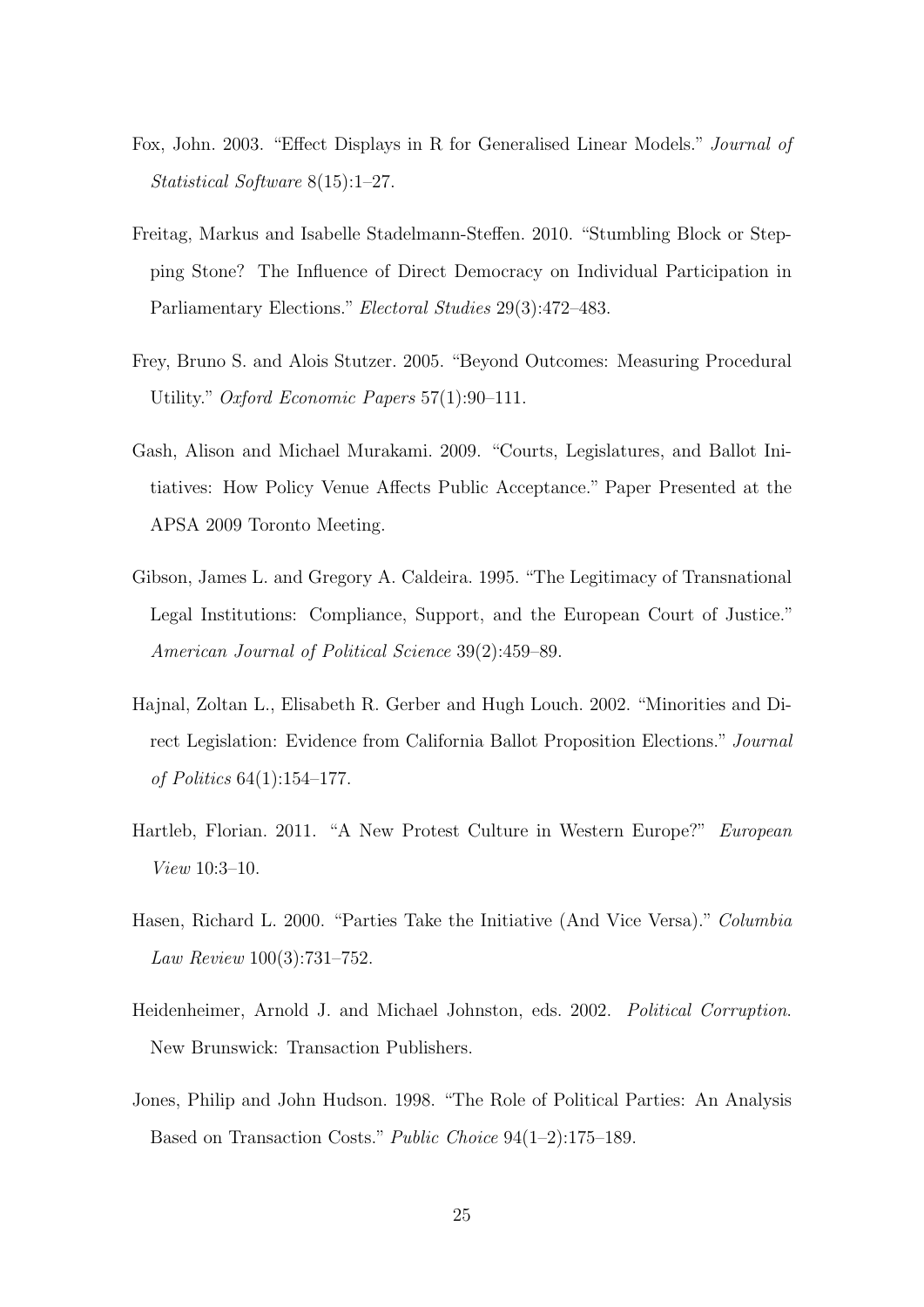- <span id="page-29-4"></span>Karp, Jeffrey A., Susan A. Banducci and Shaun Bowler. 2003. "To Know it is to Love it? Satisfaction with Democracy in the European Union." Comparative Political Studies 36(3):271–292.
- <span id="page-29-0"></span>Katz, Richard S. 1990. "Party as Linkage: A Vestigial Function?" European Journal of Political Research 18(1):143–161.
- <span id="page-29-10"></span>Katz, Richard S. and Peter Mair. 1995. "Changing Models of Party Organization and Party Democracy: The Emergence of the Cartel Party." Party Politics 1(1):5–28.
- <span id="page-29-3"></span>Klein, Markus. 2005. "Die Entwicklung der Beteiligungsbereitschaft bei Bundestagswahlen." Kölner Zeitschrift für Soziologie und Sozialpsychologie  $57(3):494-522$ .
- <span id="page-29-5"></span>Lacey, Robert J. 2005. "The Electoral Allure of Direct Democracy: The Effect of Initiative Salience on Voting." State Politics and Policy Quarterly 5(2):168–81.
- <span id="page-29-6"></span>Leighley, Jan and Jonathan Nagler. 1992. "Individual and Systemic Differences on Turnout: Who Votes: 1983–1987." Journal of Politics 54:635–717.
- <span id="page-29-8"></span>Lupia, Arthur and John G. Matsusaka. 2004. "Direct Democracy: New Approaches to Old Questions." Annual Review of Political Science 7:463–482.
- <span id="page-29-9"></span>Martinelli, Cesar. 2006. "Would Rational Voters Acquire Costly Information?" Journal of Economic Theory 129(1):225–25.
- <span id="page-29-2"></span>McCormick, Robert E. and Robert D. Tollison. 1979. "Rent-Seeking Competition in Political Parties." Public Choice 34(1):5–14.
- <span id="page-29-7"></span>Mendelsohn, Matthew and Fred Cutler. 2000. "The Effect of Referendums on Democratic Citizens: Information, Politicization, Efficacy and Tolerance."British Journal of Political Science 30(4):669–698.
- <span id="page-29-1"></span>Müller, Wolfgang C. 2000. "Political Parties in Parliamentary Democracies: Making Delegation and Accountability Work." European Journal of Political Research 37(3):309–333.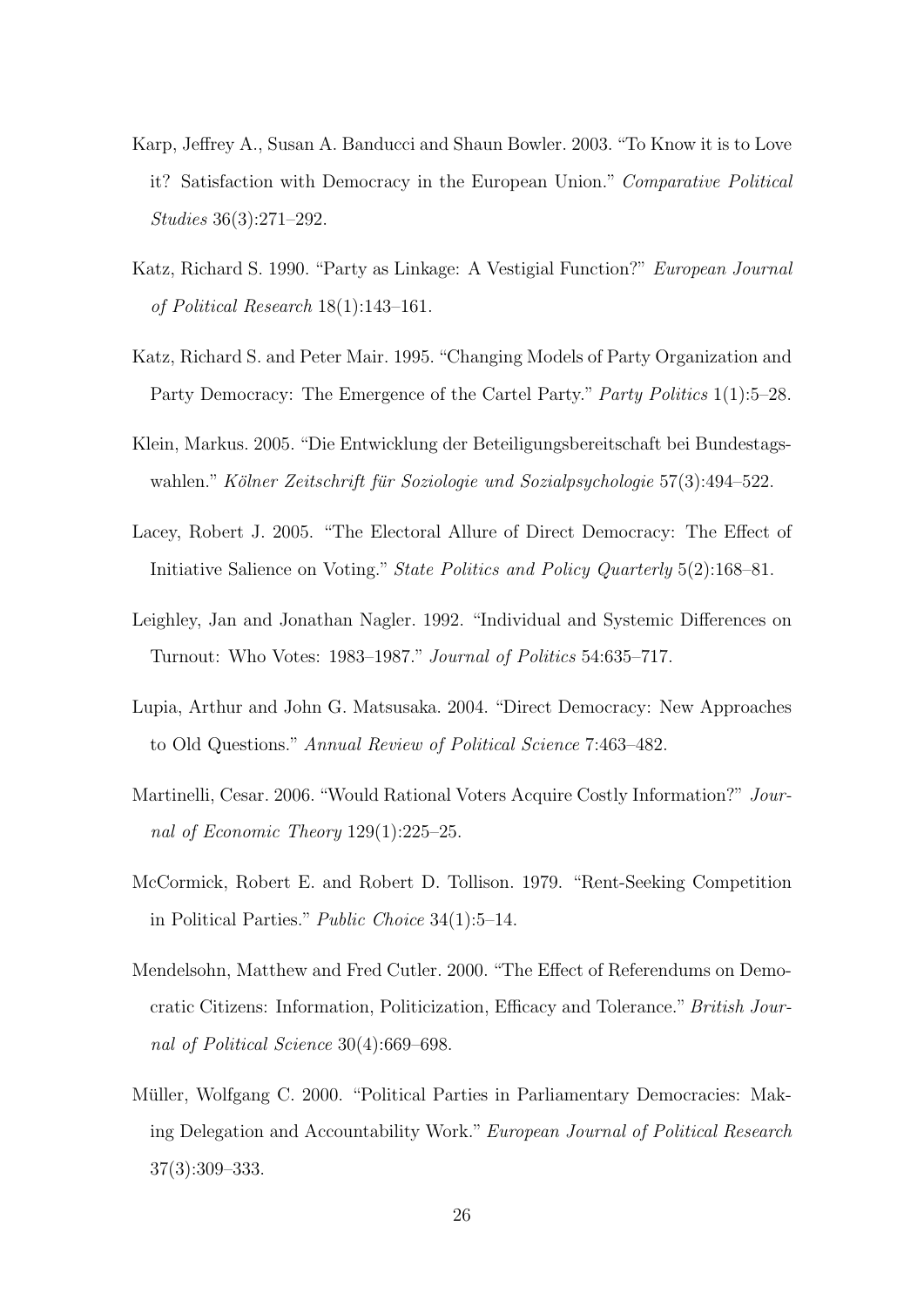- <span id="page-30-1"></span>Nisbett, Richard E. and Lee Ross. 1992. Human Inference: Strategies and Shortcomings of Social Judgment. Englewood Cliffs: Prentice-Hall.
- <span id="page-30-2"></span>Nordhaus, William D. 1975. "The Political Business Cycle."The Review of Economic Studies 42(2):169–190.
- <span id="page-30-8"></span>Olken, Benjamin A. 2010. "Direct Democracy and Local Public Goods: Evidence from a Field Experiment in Indonesia." American Political Science Review 104(02):243–267.
- <span id="page-30-9"></span>Palfrey, Thomas R. and Howard Rosenthal. 1985. "Voter Participation and Strategic Uncertainty." The American Political Science Review 79(1):62–78.
- <span id="page-30-6"></span>Pateman, Carole. 1970. Participation and Democratic Theory. New York: Cambridge University Press.
- <span id="page-30-0"></span>Petty, Richard E. and John T. Cacioppo. 1986. "The Elaboration Likelihood Model of Persuasion." Advances in Experimental Social Psychology 19:124–205.
- <span id="page-30-10"></span>Riker, William H. 1982. Liberalism against Populism: A Confrontation between the Theory of Democracy and the Theory of Social Choice. San Francisco: W. H. Freeman.
- <span id="page-30-5"></span>Rosenstone, Steven J. and John Mark Hansen. 2003. Mobilization, Participation, and Democracy in America. New York: Longman.
- <span id="page-30-3"></span>Scarrow, Susan E. 1999. "Parties and the Expansion of Direct Democracy." Party Politics 5(3):341–362.
- <span id="page-30-4"></span>Scarrow, Susan E. 2001. "Direct Democracy and Institutional Change." Comparative Political Studies 34(6):651–665.
- <span id="page-30-7"></span>Scharpf, Fritz W. 1999. Governing in Europe. Democratic and Efficient? Oxford: Oxford University Press.